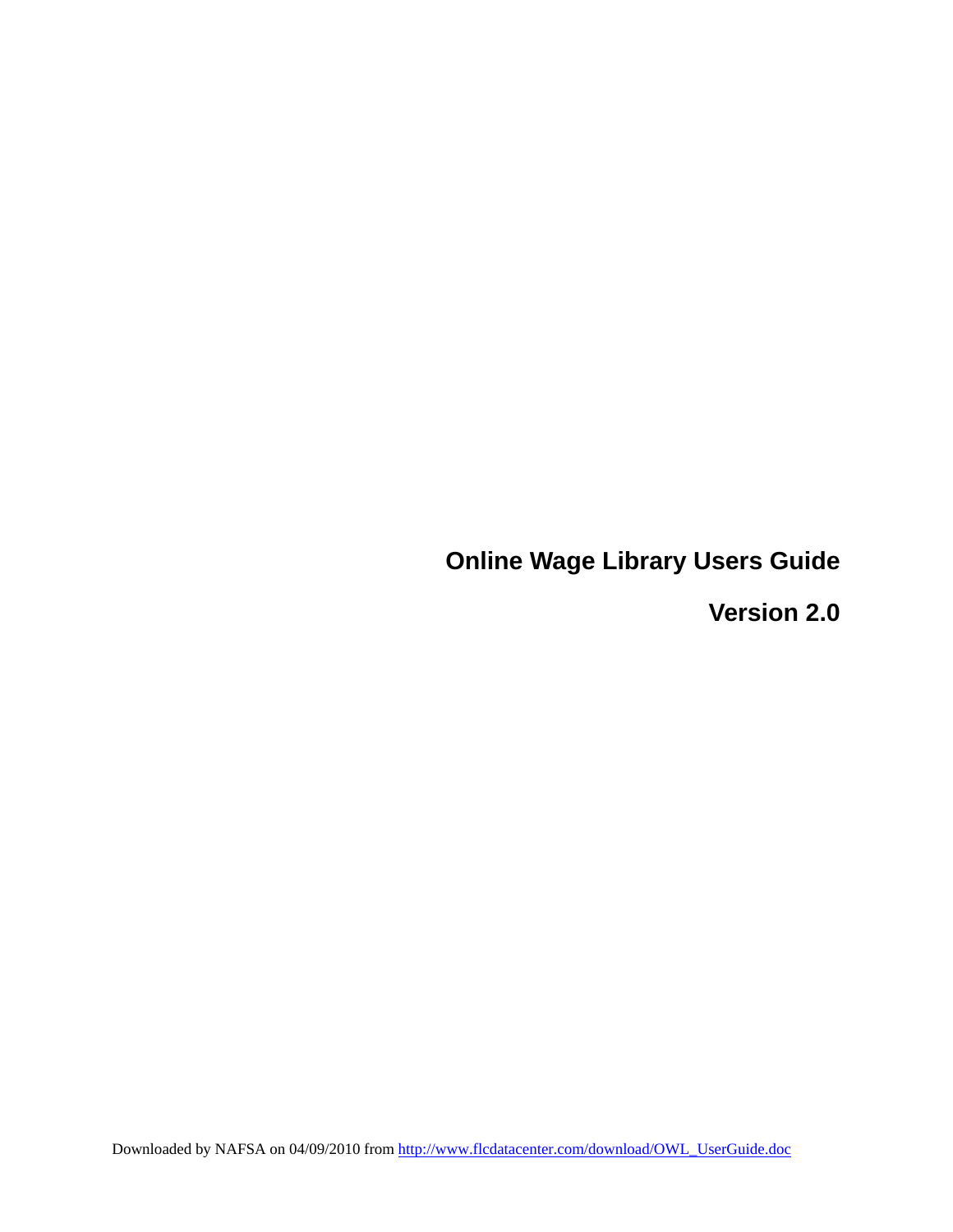# **Table of Contents**

| 3              |       |  |
|----------------|-------|--|
|                | 3.1   |  |
|                | 3.2   |  |
|                | 3.3   |  |
|                | 3.4   |  |
| $\overline{4}$ |       |  |
|                | 4.1   |  |
|                | 4.2   |  |
|                | 4.3   |  |
| 5 <sup>7</sup> |       |  |
|                | 5.1   |  |
|                | 5.2   |  |
|                | 5.2.1 |  |
|                | 5.2.2 |  |
|                | 5.3   |  |
| 6              |       |  |
|                | 6.1   |  |
|                | 6.2   |  |
|                | 6.3   |  |
|                | 6.4   |  |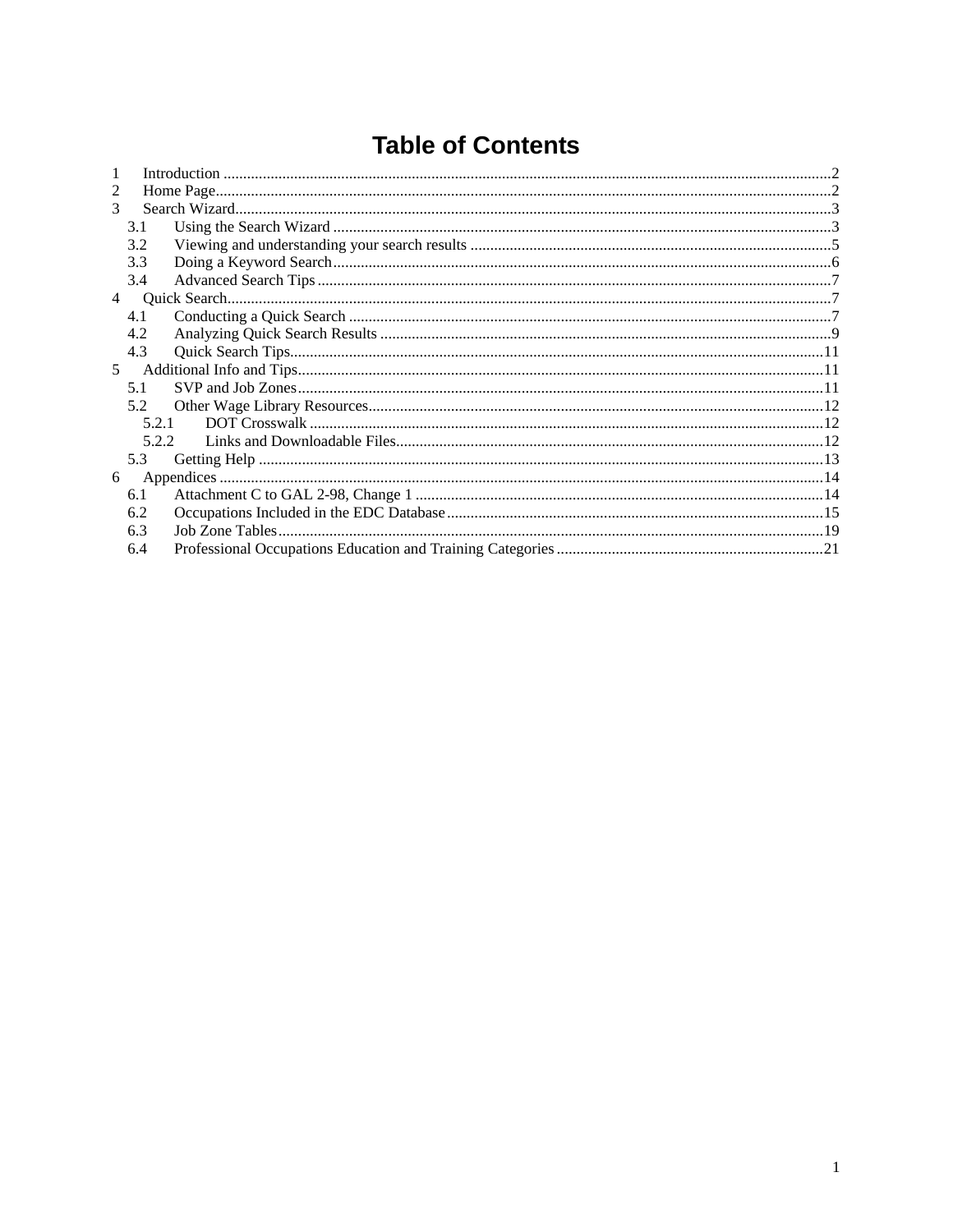## <span id="page-2-0"></span>**1 Introduction**

The Online Wage Library was created in the fall of 2000 to make the Occupational Employment Statistics Wages for Alien Labor Certification available over the Internet. Designed as a replacement for the ALCATS system, the OWL integrated OES wage and O\*Net™ occupational information with an easy to use search interface.

With the arrival of major changes to the Prevailing Wage Program in early 2005, OWL was modified facilitate the work of prevailing wage specialists operating under the new guidance to assign one of the four wage levels to an occupation.

The OWL includes two separate search utilities, a Search Wizard and a Quick Search. Both interfaces provide a list of OES occupations, and a set of help links.

## **2 Home Page**

The Online Wage Library is found on the main page of the FLC Data Center at flcdatacenter.com.



There are four options associated with OWL. The OES Search Wizard and OWS Quick Search allow you to search for wages using OES and O\*Net™ information. The SCA Search link now takes you out of the FLC Data Center site to another source of current and archived Service Contract Act and Davis-Bacon Act wage determinations. Finally, there is a download page where users can download the most current version of the OES data, as well as other helpful documents.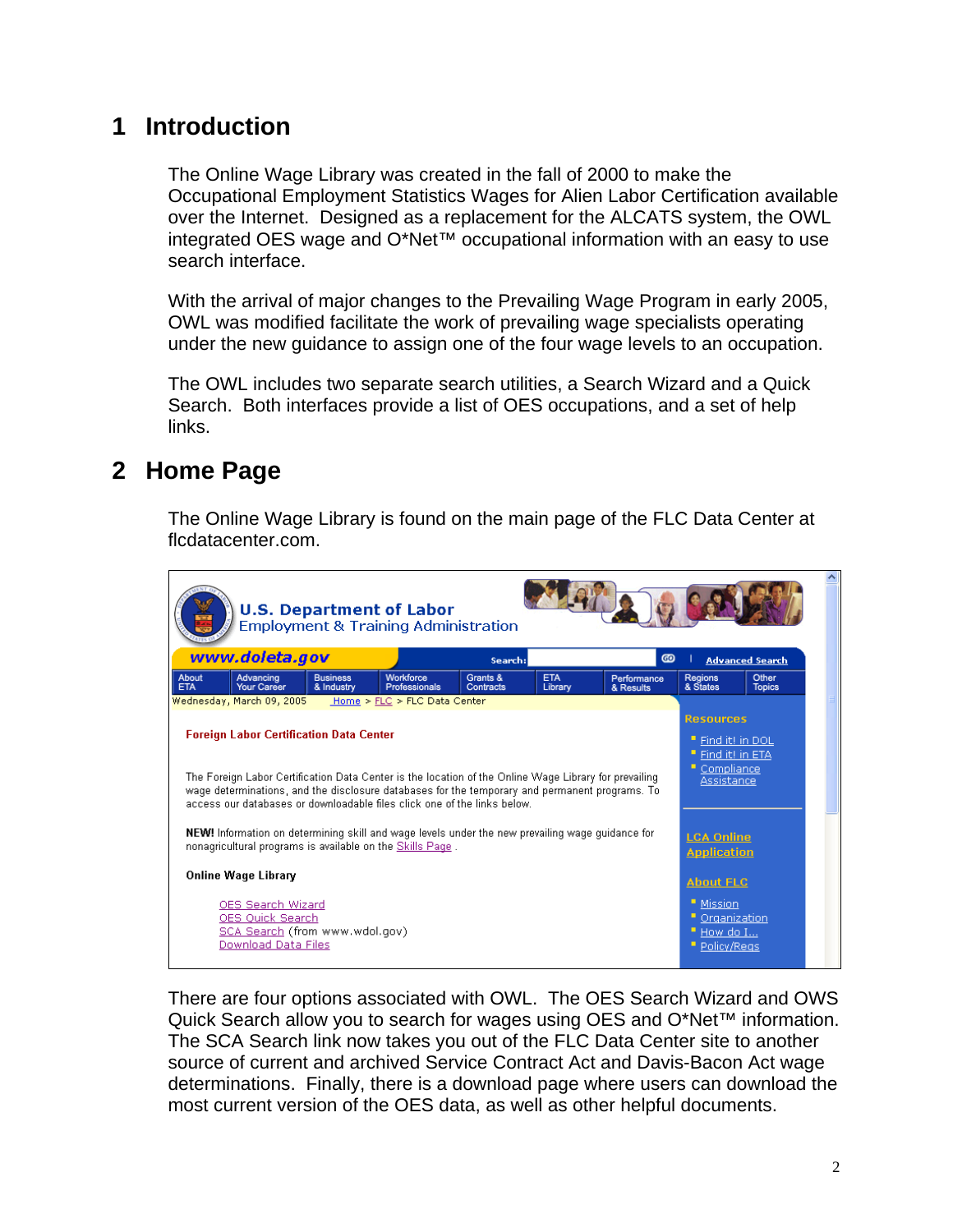## <span id="page-3-0"></span>**3 Search Wizard**

### *3.1 Using the Search Wizard*

The Search Wizard function is a multi-step query builder designed for use when you don't know the BLS Area code or OES Occupation code. The first step is to filter the areas available by selecting the desired state from the list and clicking "continue" as show below.

|                                      | <b>Online Wage Library - OES Search Wizard</b> |
|--------------------------------------|------------------------------------------------|
| Select a State/Territory:<br>Alahama | Continue                                       |
| Alabama                              |                                                |
| Alabama                              | rea Code and the OES/SO                        |
| Alaska                               | ch.                                            |
| Arizona                              |                                                |
| Arkansas                             |                                                |
| California                           |                                                |
| Colorado                             | updated 3/8/2005.                              |
| Connecticut                          | le FLC Data Center:                            |
| Delaware                             |                                                |
| District of Columbia                 |                                                |
| Florida                              |                                                |
| Georgia                              |                                                |

The OWL will find all of the BLS geographic areas in that state. You are then presented with the Search Wizard query page as shown here.

| FLC Data Center - OES Search Wizard New Quick Search New Search Wizard |   |
|------------------------------------------------------------------------|---|
| You have requested data for <b>Utah</b>                                |   |
| Select an area based on ⊙ County/Township ◯ BLS Areas                  |   |
| Beaver County - Other Utah BOS                                         |   |
| Select an occupation from the list: $\mathbb U$ <u>DOT Crosswalk</u>   |   |
|                                                                        | ▿ |
| Or enter a keyword or phrase: $\bigcirc$                               |   |
|                                                                        |   |
| Select a Data Year:                                                    |   |
| Current Year - 2005                                                    |   |
| Select a Data Source: $\bm{\mathbb{U}}$                                |   |
| All Industries Database<br>v                                           |   |
| Search                                                                 |   |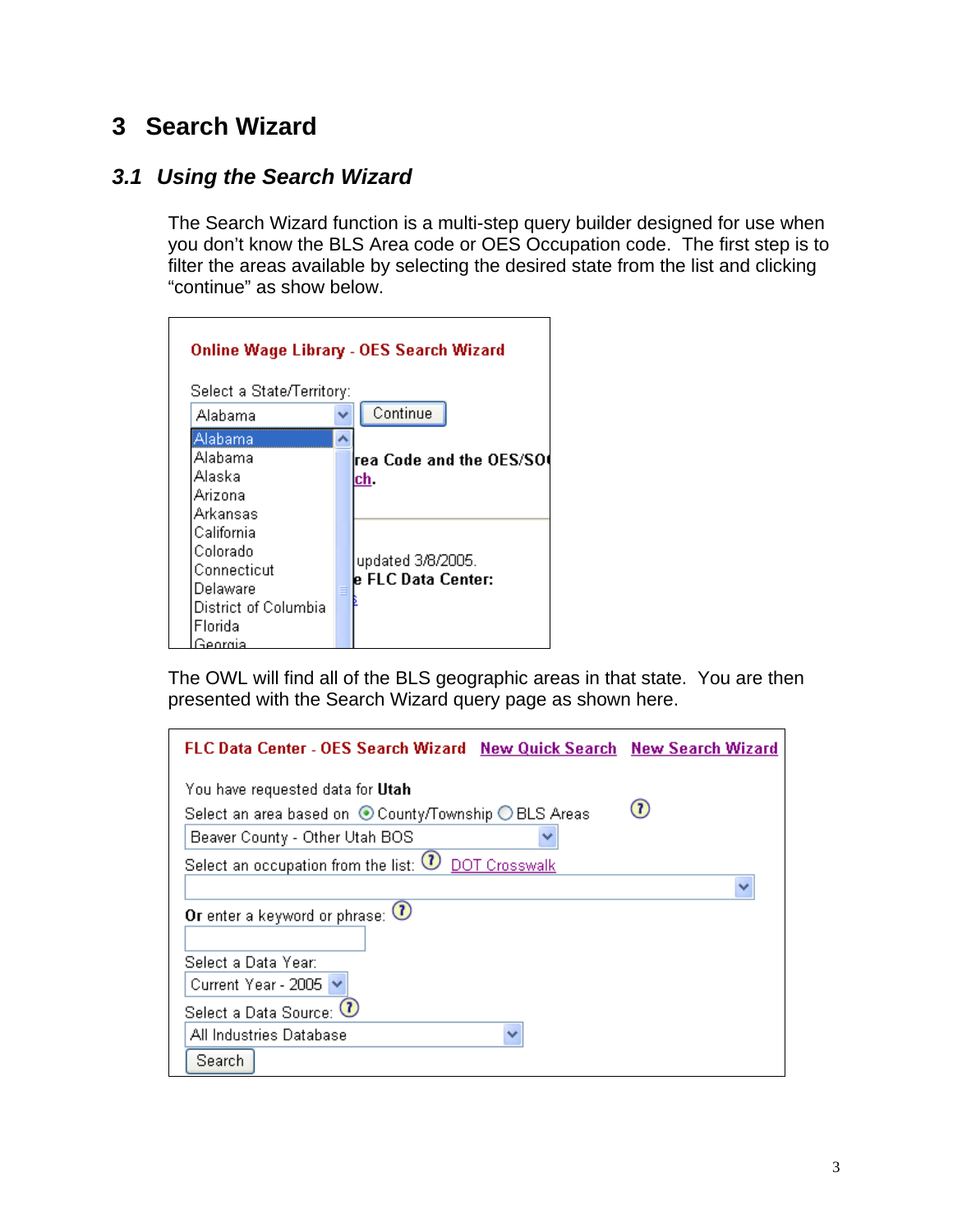To continue your advanced search you must select one of the BLS areas. To simplify finding the appropriate area code, the OWL displays both the county or township, and the name of the associated BLS area. Simply select the desired county or area from the drop down list

| FLC Data Center - OES Search Wizard New Quick Search New Search Wizard |              |
|------------------------------------------------------------------------|--------------|
| You have requested data for Utah                                       |              |
| Select an area based on ⊙ County/Township ○ BLS Areas                  |              |
| Beaver County - Other Utah BOS                                         |              |
| Beaver County - Other Utah BOS                                         |              |
| Box Elder County - Box-Elder LMA                                       | $\checkmark$ |
| Cache County - Box-Elder LMA                                           |              |
| Carbon County - Other Utah BOS                                         |              |
| Daggett County - Other Utah BOS                                        |              |
| Davis County - Salt Lake City-Ogden, UT MSA                            |              |
|                                                                        |              |

If you are more familiar with the BLS Area designations you can have the drop down list display those areas rather than the county list by clicking on the BLS Areas selector:

| Select an area based on ○ County/Township ⊙ BLS Areas |                      |
|-------------------------------------------------------|----------------------|
| Box-Elder LMA                                         |                      |
| Box-Elder LMA                                         | <b>DOT Crosswalk</b> |
| Flagstaff, AZ-UT MSA                                  |                      |
| Iron-Washington LMA                                   |                      |
| Other Utah BOS                                        |                      |
| Provo-Orem, UT MSA                                    |                      |
| Salt Lake City-Ogden, UT MSA                          |                      |

After selecting an area you may either choose an occupation from the provided list, or you may search the occupational directory using keywords or search strings. Searching using a keyword or phrase will be covered later.

To select an occupation from the list simply click in the occupation dropdown and find the occupation in which you are interested.

| You have requested data for Utah                                         |  |
|--------------------------------------------------------------------------|--|
| 7)<br>Select an area based on © County/Township ◯ BLS Areas              |  |
| Beaver County - Other Utah BOS                                           |  |
| Select an occupation from the list: $\bigcirc$ DOT Crosswalk             |  |
|                                                                          |  |
| 11-2031   Public relations managers                                      |  |
| 11-3011   Administrative services managers                               |  |
| 11-3021   Computer and information systems managers                      |  |
| [11-3022   Computer and Information Systems Managers, Non R&D (EDC Only) |  |
| [11-3023   Computer and Information Systems Managers, R&D (EDC Only)     |  |
| 11-3031   Financial managers                                             |  |
| 11-3040   Human resources managers                                       |  |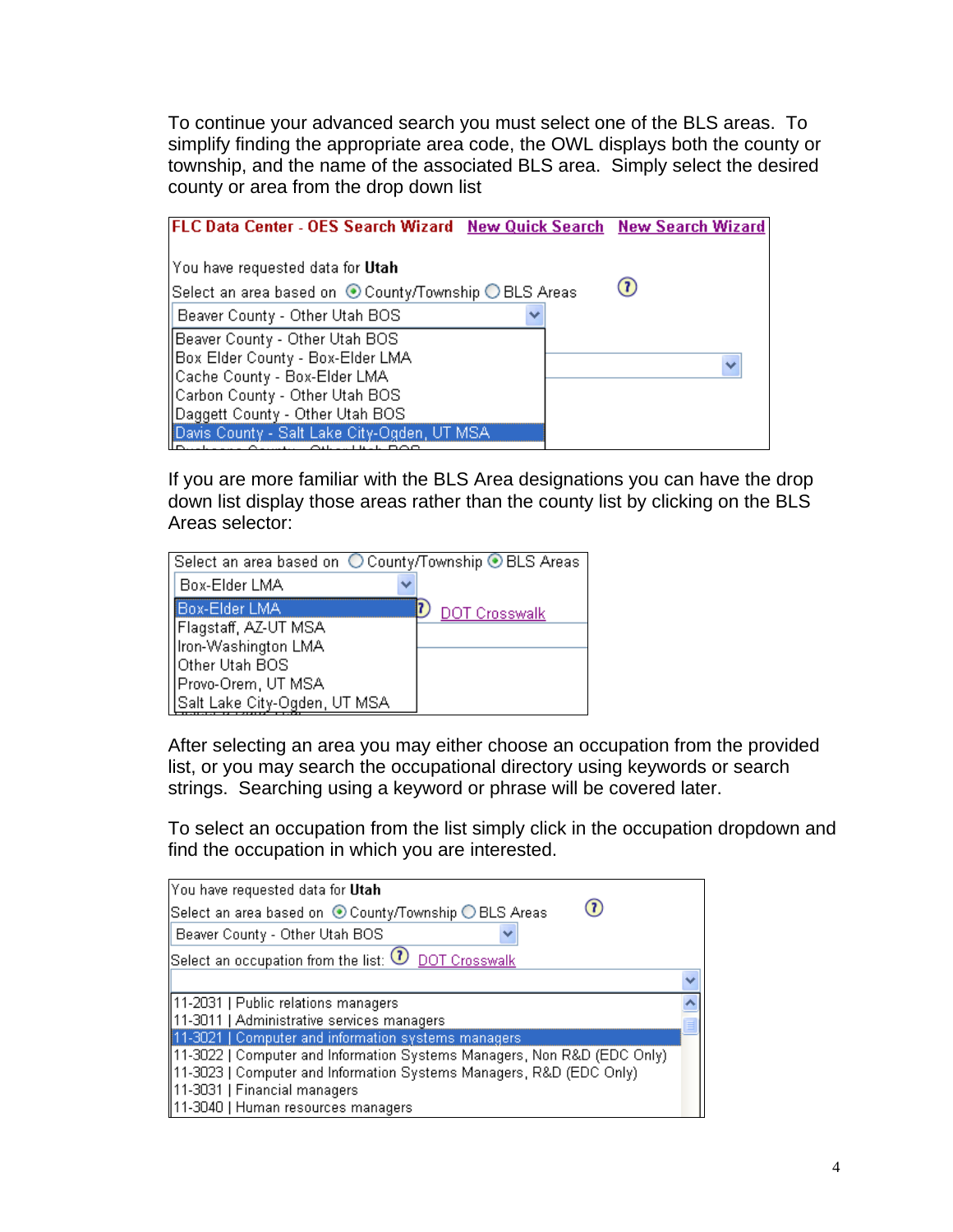<span id="page-5-0"></span>After you have selected an occupation, verify that the correct Data Year and Data Source are selected. Normally you will want to use the current data year, and the all industries database. If you are doing a prevailing wage request for which a past year would apply you can change the data year. If the employer qualifies under the American Competitiveness and Workforce Investment Act (ACWIA) as an educational/research institution then you can change the Data Source to the ACWIA – Education Industry Database.

### *3.2 Viewing and understanding your search results*

After clicking the search button you should see a display like this one:

| IYou selected the All Industries database for Calendar Year 2005. |                                           |  |  |  |  |  |  |
|-------------------------------------------------------------------|-------------------------------------------|--|--|--|--|--|--|
| Your search returned the following:                               |                                           |  |  |  |  |  |  |
| Area Code:                                                        | 7160                                      |  |  |  |  |  |  |
| Area Title:                                                       | Salt Lake City-Ogden, UT MSA              |  |  |  |  |  |  |
| <b>OES/SOC Code:</b>                                              | 11-3021                                   |  |  |  |  |  |  |
| <b>OES/SOC Title:</b>                                             | Computer and information systems managers |  |  |  |  |  |  |
| Level 1 Wage:                                                     | \$22.92 hour - \$47,674 year              |  |  |  |  |  |  |
| \$31.19 hour - \$64,875 year<br>Level 2 Wage:                     |                                           |  |  |  |  |  |  |
| \$39.45 hour - \$82,056 year<br>Level 3 Wage:                     |                                           |  |  |  |  |  |  |
| \$47.72 hour - \$99,258 year<br>Level 4 Wage:                     |                                           |  |  |  |  |  |  |
| GeoLevel:                                                         |                                           |  |  |  |  |  |  |

For information on determining the proper occupation and wage level see the new Prevailing Wage Guidance on the Skill Level page.

This wage applies to the following O\*Net occupations:

11-3021.00 Computer and Information Systems Managers

Plan, direct, or coordinate activities in such fields as electronic data processing, information systems, systems analysis, and computer programming. O\*Net™ JobZone: 5 Education & Training Code: 4-Work experience, plus a bachelor's or higher degree

This page shows the OES Wage and BLS Area information, as well as a list of all the O\*Net™ occupations that match the OES occupation. If you changed the data year to a value earlier than 2005 then the display will be show only two wage levels, among some other minor differences. Clicking on the area code will open a page that displays all of the counties or townships that make up the BLS area. Clicking on an O\*Net™ Occupation Code will open the Online O\*Net Center Summary Page for that occupation. Clicking on the Job Zone or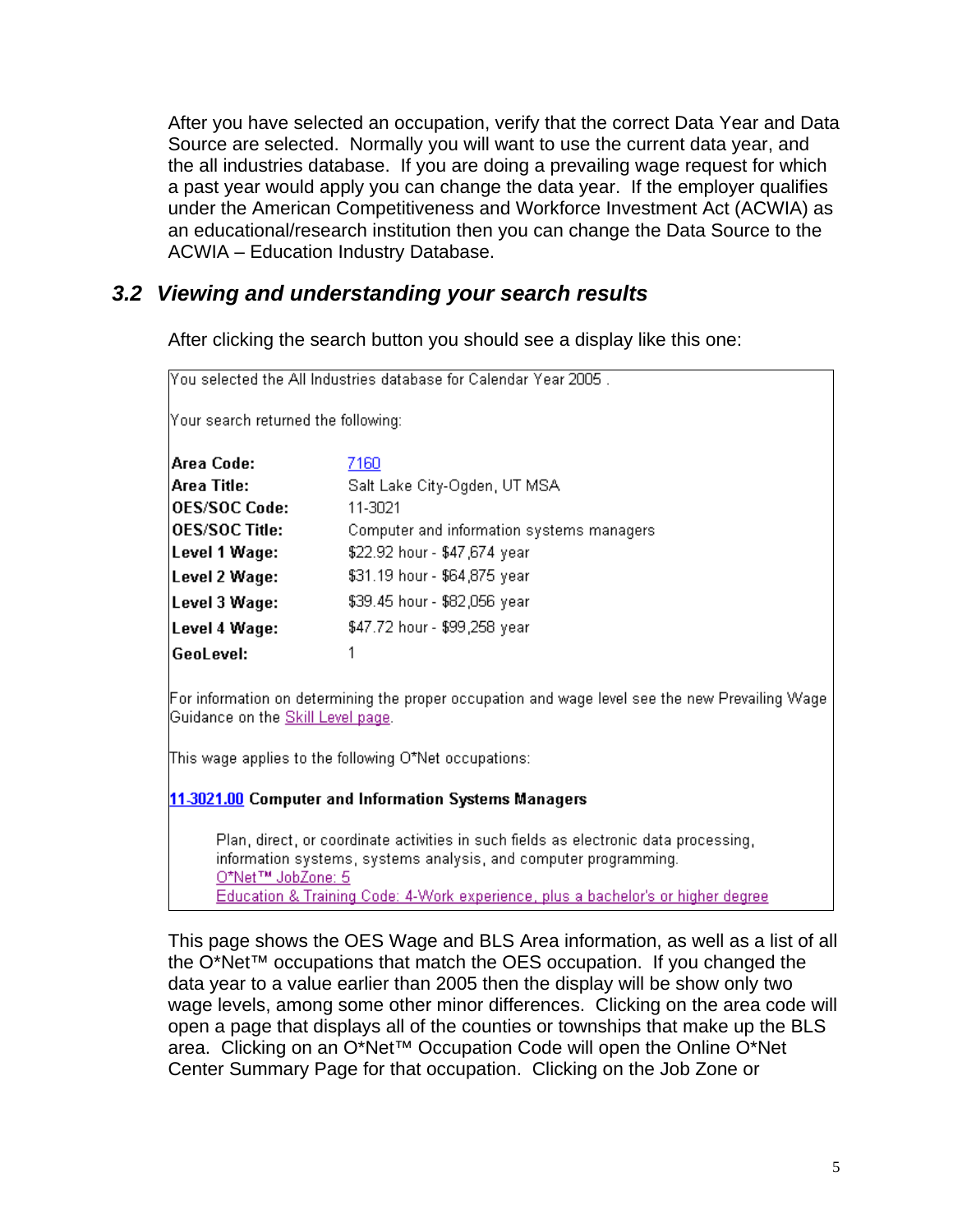<span id="page-6-0"></span>Education & Training Link will take you to a page with definitions of the respective levels.

Occasionally when looking at search results you will see an SCA link at the bottom of the occupation list that looks like this:

15-1021.00 Computer Programmers Convert project specifications and stateme logical flow charts for coding into compute programs to store, locate, and retrieve spe program web sites. O\*Net™ JobZone: 4 Education & Training Code: 5-Bachelor's d

Click here to search for possible SCA matches

With the recent changes to the Prevailing Wage Guidance, SCA and DBA wage determinations no longer take precedence over any other wage source. Because of this, the link for SCA now points to an external source for SCA and DBA wage information. The rules differ depending on the data year. Be sure to consult the GALs, regulations and other documentation to determine the applicability of SCA wages to your wage determination.

### *3.3 Doing a Keyword Search*

Before you click on the search button while doing a Keyword search, please verify that the Occupation Drop Down box is empty, and that the Data Year and Data Source values are correct. This information will pass through the next page to the results page.

Searching using a keyword or phrase is not complicated, but requires some experience in order to return a reasonable set of matches. For instance, if you wanted to find matches for computer programmer, you could enter "computer programmer" in the Keyword box. This would find matches where either the occupational title or the job definition contained the exact phrase "computer programmer", including the space.

Using only portions of a word will normally increase the number of matches. A balance has to be maintained however, since searching on smaller strings increases the likelihood that completely unrelated occupations will be returned. For example, searching on the string "econ" returns over 60 possible matches including all postsecondary teachers, but searching for "econo" returns nine occupational matches, the first two of which are shown here.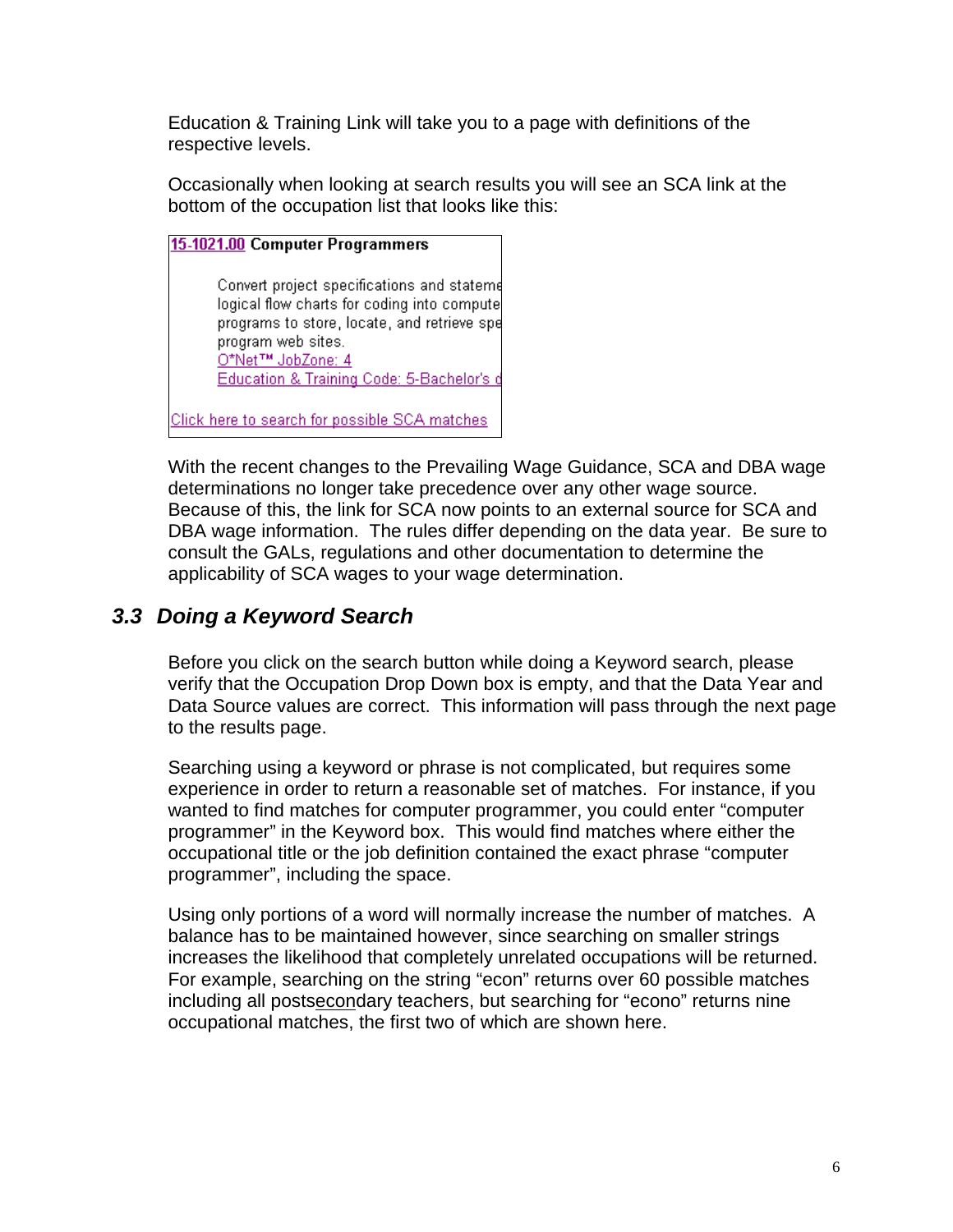<span id="page-7-0"></span>Your search has matched one or more occupation. Click on the links below to view the wages for the desired occupation.

#### 15-2041.00 Statisticians

Engage in the development of mathematical theory or apply statistical theory and methods to collect, organize, interpret, and summarize numerical data to provide usable information. May specialize in fields, such as bio-statistics, agricultural statistics, business statistics, economic statistics, or other fields. **View Wages** 

#### 17-2171.00 Petroleum Engineers

Devise methods to improve oil and gas well production and determine the need for new or modified tool designs. Oversee drilling and offer technical advice to achieve economical and satisfactory progress. **View Wages** 

From this intermediate page you can click on the View Wages link to see the screen displayed in section 3.2.

It is essential that the OWL user verify the accuracy of any occupational match. Crosswalks and databases are no substitute for analyst experience, and in every case the occupational definitions should be checked.

### *3.4 Advanced Search Tips*

- To find a specific word, try entering the word with a single space at the beginning and/or end. For instance, searching on the word "art" returns 100 occupational matches because the string "part" is contained in words like department, and participate. Searching on " part " returns only 4 matches.
- If you find yourself frequently using the Advanced Search to find the appropriate are when you already know at least the first few digits of the occupational code, make a list of all the area codes for your state and post it in a visible area. The documentation for the Quick Search explains how to do a search if you know at least the first four digits (11-1 for example).

## **4 Quick Search**

### *4.1 Conducting a Quick Search*

The main page for the Quick Search is shown below.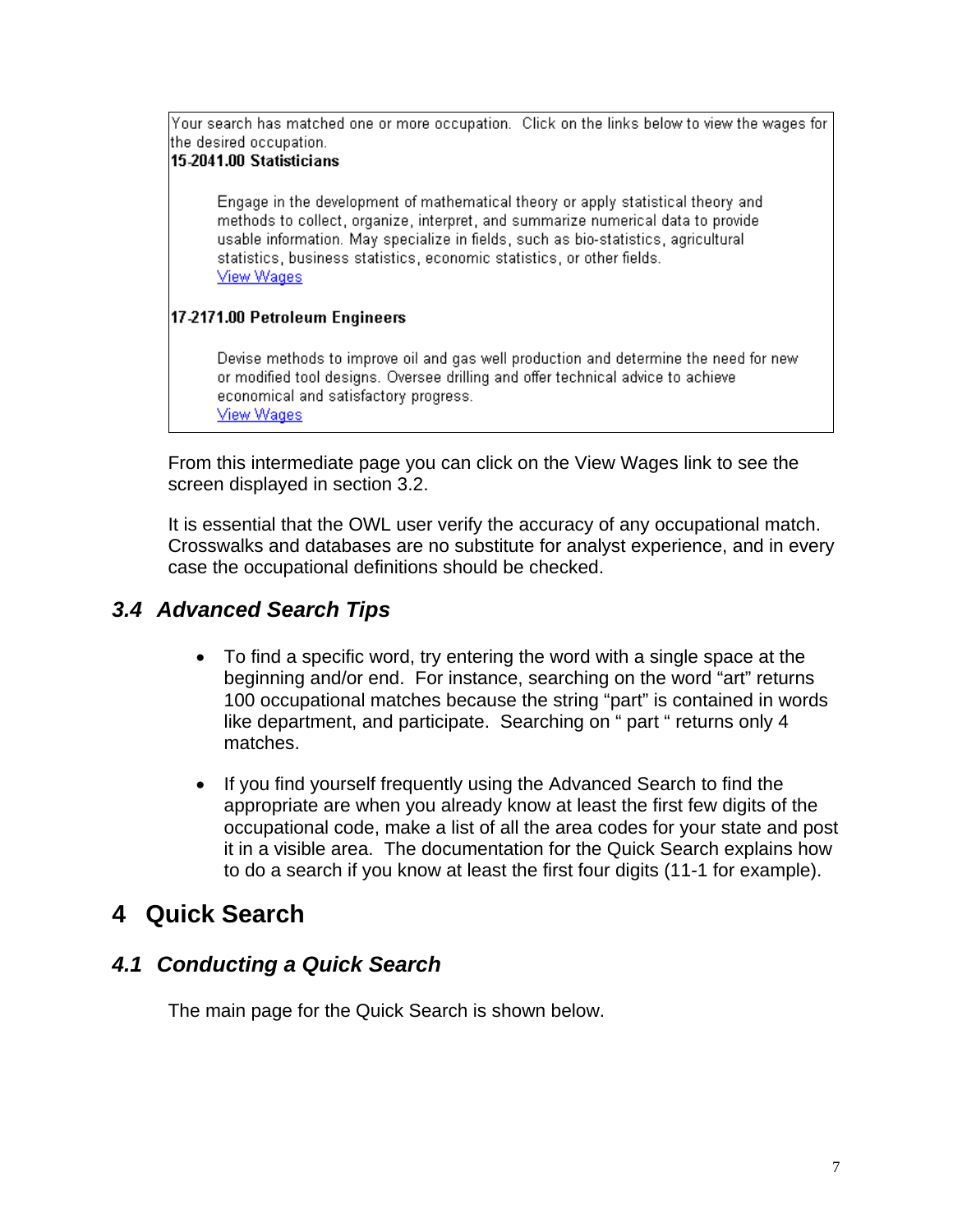| <b>FLC Data Center - OES Quick Search</b>                                            |  |
|--------------------------------------------------------------------------------------|--|
| Enter a BLS Area Code: 1                                                             |  |
| Select an occupation from the list:                                                  |  |
|                                                                                      |  |
| $ {\rm OR} $ Enter an Occupation Code: $\overline{\mathbb{O}} $ <u>DOT Crosswalk</u> |  |
| Select a Data Year:                                                                  |  |
| Current Year - 2005 V                                                                |  |
| Select a Data Source:                                                                |  |
| All Industries Database<br>$\checkmark$                                              |  |
| Search                                                                               |  |

In order to process a Quick Search, the OWL system requires both a BLS Area Code, and either an OES or O\*Net™ occupation code.

A BLS Area code is either a four-digit Metropolitan Statistical Area code, or a sixdigit Balance of State area code. Do not attempt to search using three digit telephone area codes, or Postal Zip codes. In the Quick Search, the Area Code must be entered by hand, and must include leading zeros (like 0040) if any. If you are unsure of the correct area code you must use the Search Wizard.

Once you have entered a BLS Area code, you can either enter an OES code, enter an O\*Net™ code, or pick an OES code from the list. The graphic below shows a Quick Search form with the Area code filled in, and the OES Code dropdown list activated.

| <b>FLC Data Center - OES Quick Search</b>                               |  |
|-------------------------------------------------------------------------|--|
| Enter a BLS Area Code: 1<br>7160<br>Select an occupation from the list: |  |
|                                                                         |  |
| [13-2099] Financial specialists, all other                              |  |
| 15-1011   Computer and information scientists, research                 |  |
| 15-1021   Computer programmers                                          |  |
| [15-1022   Computer Programmers, Non R&D (EDC Only).                    |  |
| [15-1023] Computer Programmers, R&D (EDC Only)                          |  |
| 15-1031   Computer software engineers, applications                     |  |
| [15-1032] Computer software engineers, systems software                 |  |

The Occupation code drop-down supports mouse or keyboard scrolling. You select the desired occupation by clicking on it. In the image shown above, results will be returned for the occupation 15-1021 – Computer Programmers. If there is information in both the Occupation Code box, and the Occupation Code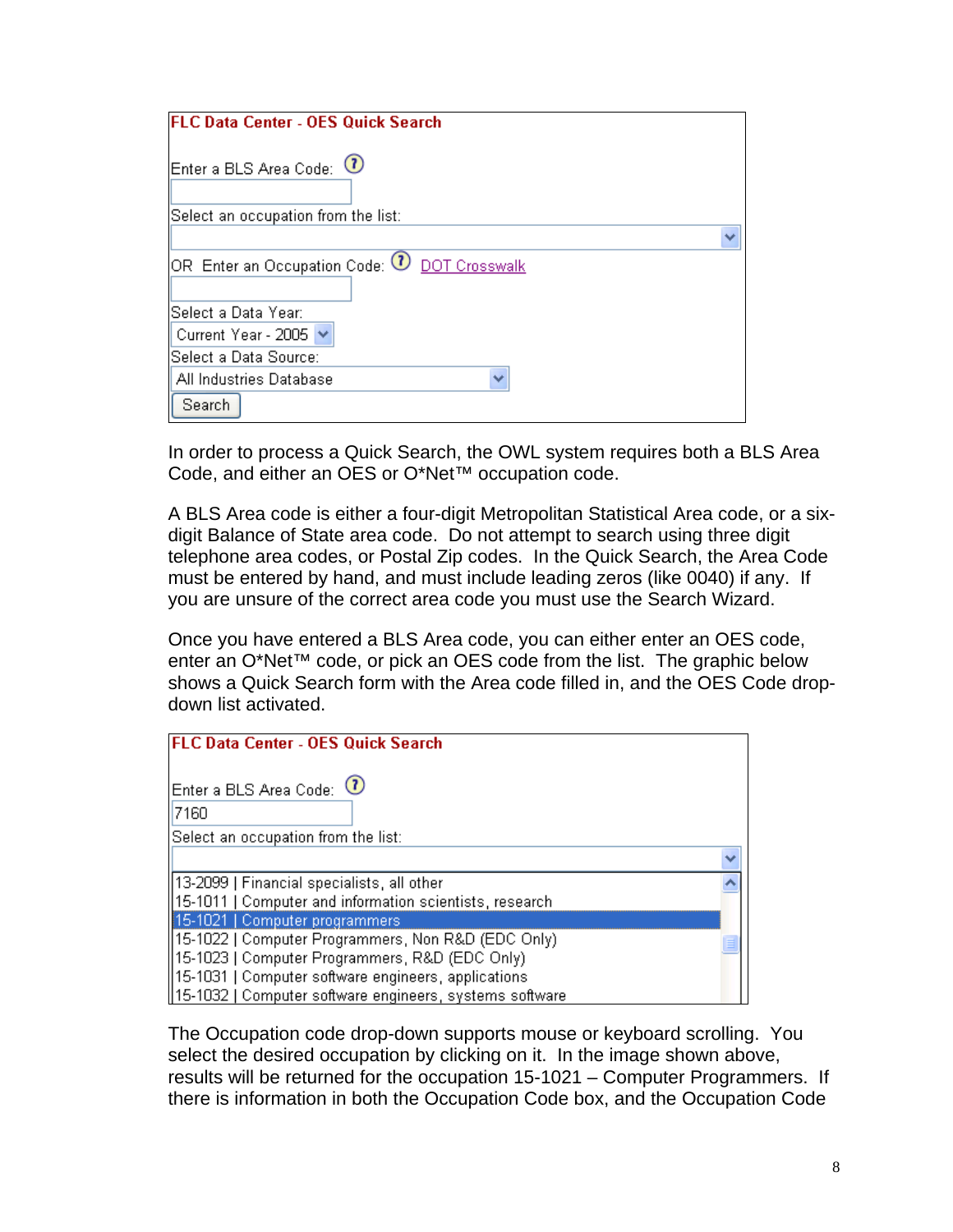<span id="page-9-0"></span>List, the information in the Code Entry box is ignored and the value selected in the list used.

The OWL links to data from both the ALC general wage database and the ACWIA compliant database (EDC) for post-secondary educational institutions, and some non-profit, federally funded research facilities (see Appendix 5.1,Attachment C to GAL 2-98 Change 1). Appendix 5.2 list all of the occupations that currently exist in the ACWIA compliant database. The default link is to the Standard database. To switch to the ACWIA compliant database, change the Source field from Standard to ACWIA as shown below.

| Select a Data Source:                       |  |
|---------------------------------------------|--|
| All Industries Database                     |  |
| All Industries Database                     |  |
| ACWIA - Higher Education Industry Database, |  |

Once the appropriate data has been entered, you submit the query by either pressing your keyboards Enter key, or by clicking on the Search button.

### *4.2 Analyzing Quick Search Results*

The image below is a sample of an OWL Quick Search Results page.

| <b>OES Results New Quick Search New Search Wizard</b>                                                                                                                                                                                                                                                                                                            |                                                       |  |  |  |  |  |
|------------------------------------------------------------------------------------------------------------------------------------------------------------------------------------------------------------------------------------------------------------------------------------------------------------------------------------------------------------------|-------------------------------------------------------|--|--|--|--|--|
| You selected the All Industries database for Calendar Year 2005.                                                                                                                                                                                                                                                                                                 |                                                       |  |  |  |  |  |
| Your search returned the following:                                                                                                                                                                                                                                                                                                                              |                                                       |  |  |  |  |  |
| Area Code:                                                                                                                                                                                                                                                                                                                                                       | 7160                                                  |  |  |  |  |  |
| Area Title:                                                                                                                                                                                                                                                                                                                                                      | Salt Lake City-Ogden, UT MSA                          |  |  |  |  |  |
| <b>OES/SOC Code:</b>                                                                                                                                                                                                                                                                                                                                             | 15-1021                                               |  |  |  |  |  |
| <b>OES/SOC Title:</b>                                                                                                                                                                                                                                                                                                                                            | Computer programmers                                  |  |  |  |  |  |
| Level 1 Wage:                                                                                                                                                                                                                                                                                                                                                    | \$13.58 hour - \$28,246 year                          |  |  |  |  |  |
| Level 2 Wage:                                                                                                                                                                                                                                                                                                                                                    | \$20.60 hour - \$42,848 year                          |  |  |  |  |  |
| Level 3 Wage:                                                                                                                                                                                                                                                                                                                                                    | \$27.62 hour - \$57,450 year                          |  |  |  |  |  |
| Level 4 Wage:                                                                                                                                                                                                                                                                                                                                                    | \$34.64 hour - \$72,051 year                          |  |  |  |  |  |
| GeoLevel:                                                                                                                                                                                                                                                                                                                                                        | 1                                                     |  |  |  |  |  |
| For information on determining the proper occupation and wage level see the new Prevailing Wage<br>Guidance on the Skill Level page.                                                                                                                                                                                                                             |                                                       |  |  |  |  |  |
|                                                                                                                                                                                                                                                                                                                                                                  | This wage applies to the following O*Net occupations: |  |  |  |  |  |
| 15-1021.00 Computer Programmers                                                                                                                                                                                                                                                                                                                                  |                                                       |  |  |  |  |  |
| Convert project specifications and statements of problems and procedures to detailed<br>logical flow charts for coding into computer language. Develop and write computer<br>programs to store, locate, and retrieve specific documents, data, and information. May<br>program web sites.<br>O*Net™ JobZone: 4<br>Education & Training Code: 5-Bachelor's degree |                                                       |  |  |  |  |  |
| Click here to search for possible SCA matches                                                                                                                                                                                                                                                                                                                    |                                                       |  |  |  |  |  |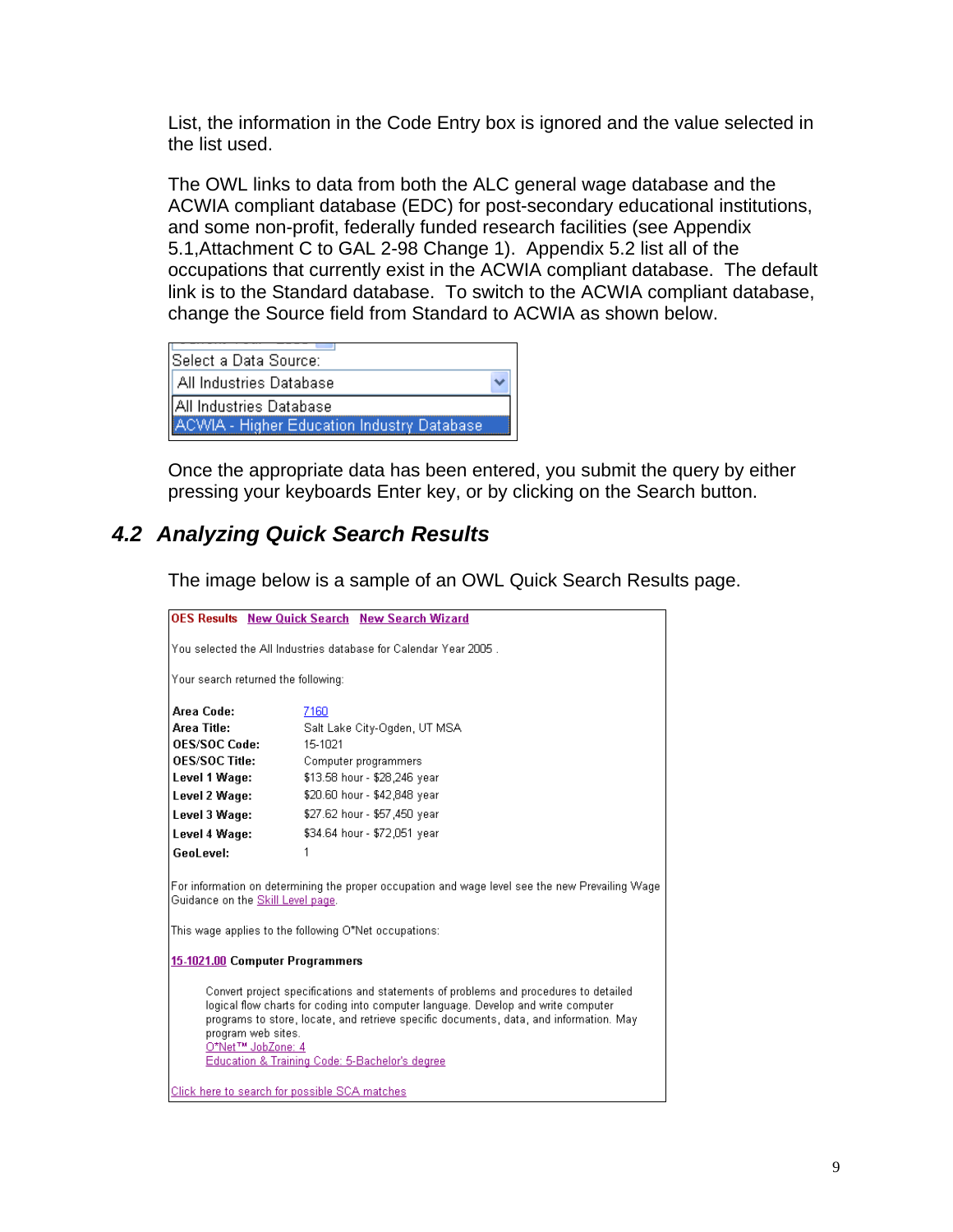It is essential that the OWL user verify the accuracy of any occupational match. Crosswalks and databases are not a substitute for analyst experience, and in every case the occupational definitions should be checked.

There are several things to note about the results table. First, the wage is listed by OES occupational code. All of the O\*Net™ occupations that match the OES occupation will be displayed below the wage information. All occupations that share the same OES code will share the same wage rates, regardless of O\*Net designation.

Second, some of the result information is formatted as clickable hyperlinks. These links provide additional information for the analyst. When clicked on they typically a second browser window and populate it with the desired information. To return to your Quick Search Results page simply close the pop-up window. For instance the Area Code hyperlink opens a window that provides a list of all counties/townships included in that area as shown below.

Area Code: 7160

Area Name: Salt Lake City-Ogden, UT MSA

Counties / Townships: Davis County; Salt Lake County; Weber County

If the O\*Net™ code is clicked on the users is taken to the Online O\*Net™ Center Occupation Summary page.

| OnLine                                                                                                                                                                                                                                |                                                                                                                                                                                                                               |                |               |  |  | <b>Occupational Information Network</b><br>O*NET OnLine |
|---------------------------------------------------------------------------------------------------------------------------------------------------------------------------------------------------------------------------------------|-------------------------------------------------------------------------------------------------------------------------------------------------------------------------------------------------------------------------------|----------------|---------------|--|--|---------------------------------------------------------|
|                                                                                                                                                                                                                                       | Related Links   OnLine Help   Home                                                                                                                                                                                            |                |               |  |  | Occu                                                    |
| <b>Summary Report for:</b><br>15-1021.00 - Computer Programmers                                                                                                                                                                       |                                                                                                                                                                                                                               |                |               |  |  |                                                         |
| Convert project specifications and statements of problems and procedures to detailed logical flow charts for coding into computer la<br>store, locate, and retrieve specific documents, data, and information. May program web sites. |                                                                                                                                                                                                                               |                |               |  |  |                                                         |
| Sample of reported job titles: Programmer Analyst, Programmer, Computer Programmer, Software Developer, Internet Programm                                                                                                             |                                                                                                                                                                                                                               |                |               |  |  |                                                         |
| <b>View report:</b>                                                                                                                                                                                                                   | <b>Summary</b>                                                                                                                                                                                                                | <b>Details</b> | <b>Custom</b> |  |  |                                                         |
| [asks   Knowledge   Skills   Abilities   Work Activities   Work Context   Job Zone   Interests   Work Styles   Work Values   Related Occupations   Wage:                                                                              |                                                                                                                                                                                                                               |                |               |  |  |                                                         |
| Tasks                                                                                                                                                                                                                                 |                                                                                                                                                                                                                               |                |               |  |  |                                                         |
|                                                                                                                                                                                                                                       | • Correct errors by making appropriate changes and then rechecking the program to ensure that the desired results are produ                                                                                                   |                |               |  |  |                                                         |
|                                                                                                                                                                                                                                       | • Conduct trial runs of programs and software applications to be sure they will produce the desired information and that the in-                                                                                              |                |               |  |  |                                                         |
|                                                                                                                                                                                                                                       | • Compile and write documentation of program development and subsequent revisions, inserting comments in the coded instri                                                                                                     |                |               |  |  |                                                         |
| equipment.                                                                                                                                                                                                                            | • Write, update, and maintain computer programs or software packages to handle specific jobs, such as tracking inventory, st                                                                                                  |                |               |  |  |                                                         |
|                                                                                                                                                                                                                                       | According to the control of the set of control of the control of the class control the control of the control of the control of the control of the control of the control of the control of the control of the control of the |                |               |  |  |                                                         |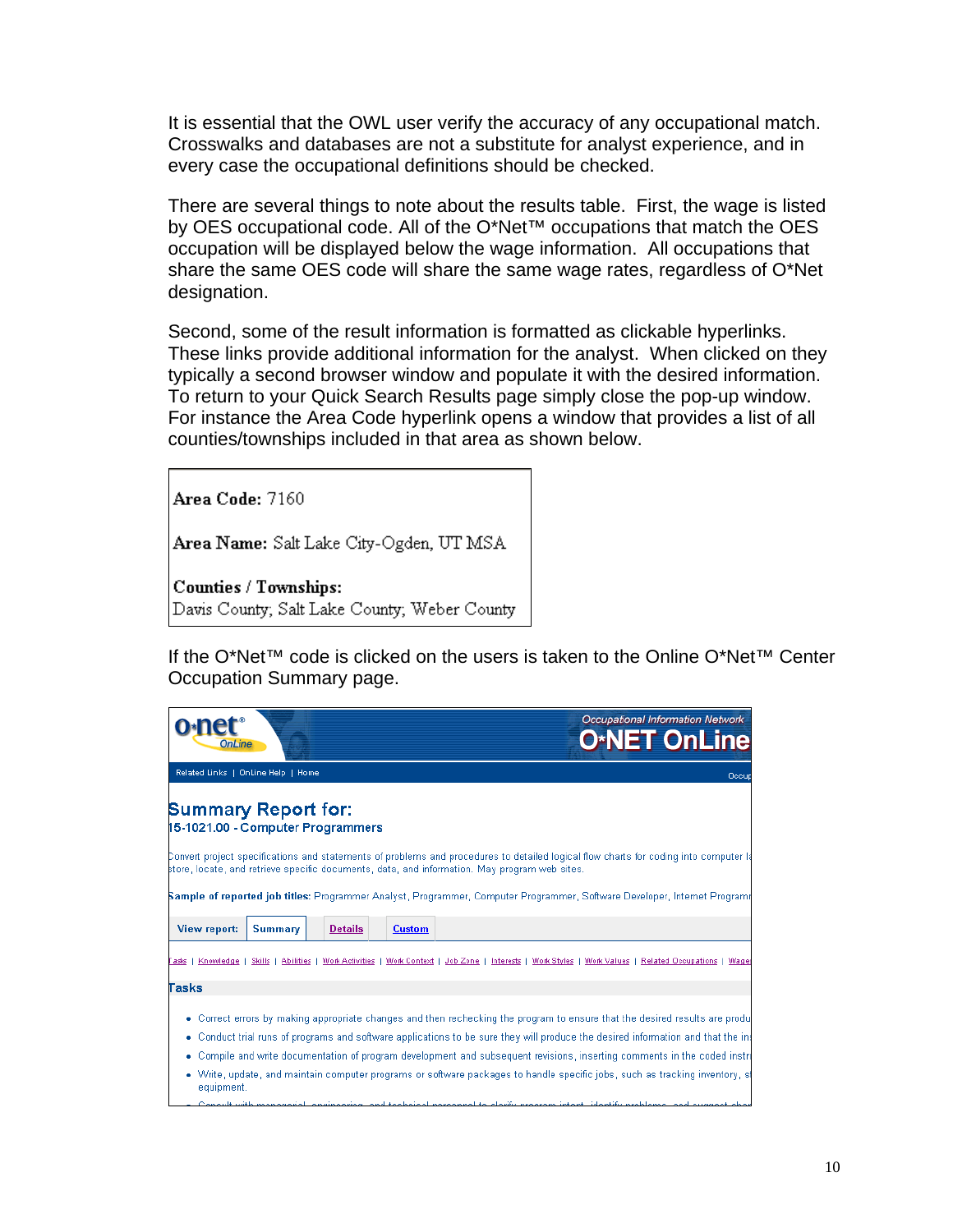<span id="page-11-0"></span>There are direct links to the O\*Net Job Zone and the Education and Training Code to help users determine the typical skill requirements for and occupation.

Finally, some occupations are identified with a flag that indicates there may be an SCA occupational match. Because the SCA no longer takes precedence over the OES, the SCA link opens to a separate SCA search page. OWL no longer includes SCA wages in its database.

### *4.3 Quick Search Tips*

• You do not have to enter the whole Occupation Code to complete a search. The OWL system appends a wildcard character to any code that is not seven digits. This type of search is not as fast as a quick search, but is useful when you want to view a family of jobs.

| Enter a BLS Area Code: $\bigcirc$                            |  |
|--------------------------------------------------------------|--|
| 7160                                                         |  |
| Select an occupation from the list:                          |  |
|                                                              |  |
| OR Enter an Occupation Code: $\textcircled{1}$ DOT Crosswalk |  |
| $15-10$                                                      |  |

For instance, entering just "15-10" as shown above returns all 11 occupations where the first five digits match 15-10.

However, this tip only works on the Occupational code. Area codes must be complete, including any leading or trailing zeros.

- Create and post custom lists of your frequently used Area and Occupation codes.
- Create a list of the top DOT to O\*Net crosswalk requests. Posting this list will allow you to go directly to the wage search rather that take the intermediate step through the Occupation Code Help discussed later.

## **5 Additional Info and Tips**

### *5.1 SVP and Job Zones*

Many people have noticed that not all occupations have a Job Zone assigned. In those cases it may be difficult to determine the appropriate SVP for the occupation if necessary. One option is to do a Quick search using only the first five digits of the occupation code and check the job zones on other occupations in the same family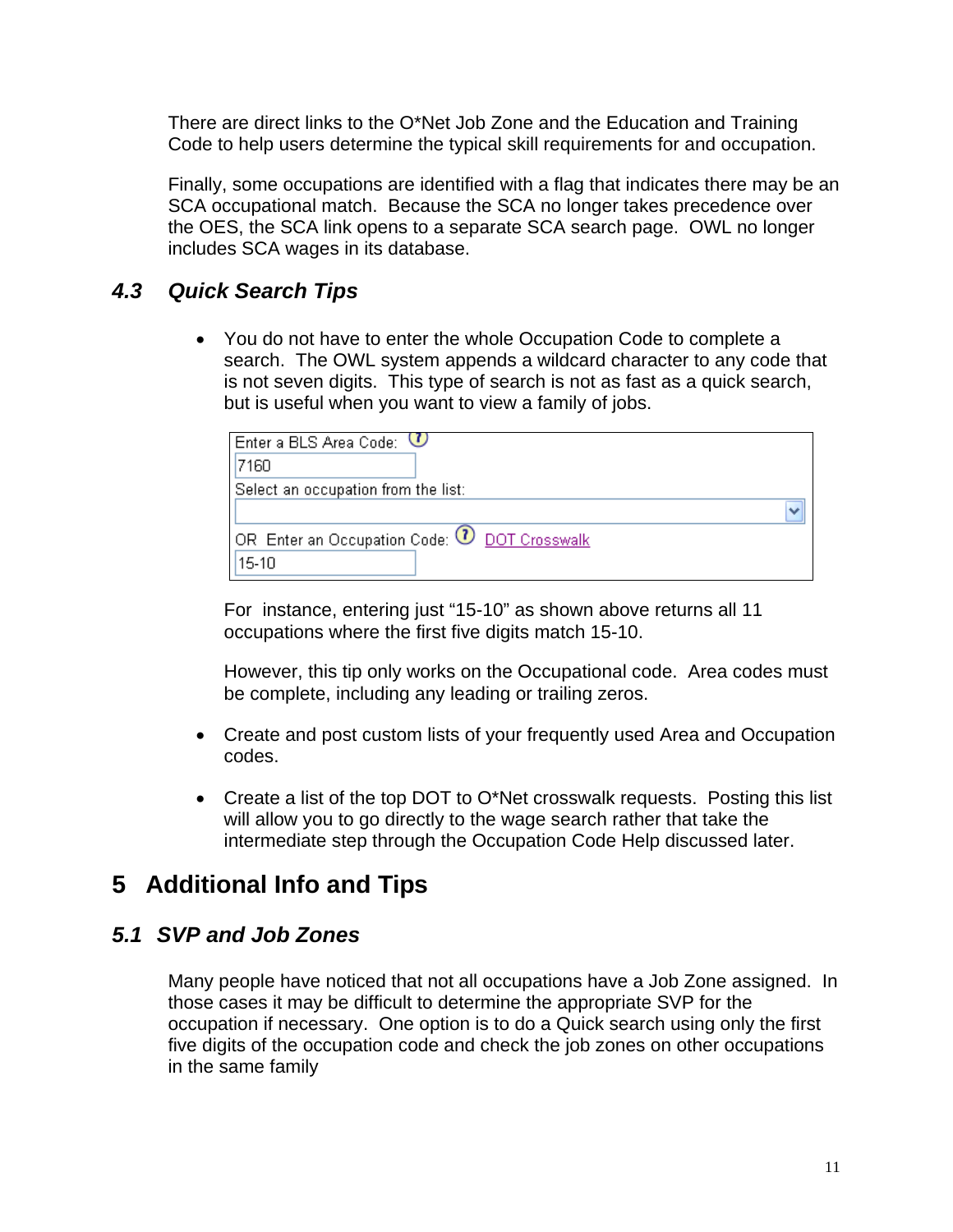<span id="page-12-0"></span>The information for each zone is independent of the particular occupations. Appendix 5.4 shows the information for each of the Job Zones. It may be useful to post this or a similar table to conserve the step of checking zones online.

### *5.2 Other Wage Library Resources*

### **5.2.1 DOT Crosswalk**

OWL includes a DOT to OES crosswalk on the FAQ page. You can access the crosswalk by clicking on the link next to the Occupation List dropdown on both search pages.

| OR Enter an Occupation Code: $\overline{\mathbf{0}}$ DOT Crosswalk. |  |
|---------------------------------------------------------------------|--|
|                                                                     |  |

This is the DOT portion of the FAQ page:

| <b>DOT Crosswalk</b>                                                                                                                                                                                                                                                                                            |
|-----------------------------------------------------------------------------------------------------------------------------------------------------------------------------------------------------------------------------------------------------------------------------------------------------------------|
| The Online Wage Library includes a crosswalk between the Dictionary of Occupational Titles<br>classification and the OES/SOC. If you enter a DOT Code without punctuation (eg. enter the DOT<br>code 050.117-010 as 050117010) and a list of matching OES/SOC occupations will be displayed<br>below.<br>Search |
| Additional crosswalks are available at the O*Net™ Online page.                                                                                                                                                                                                                                                  |

Please remember that using an occupational crosswalk is no substitute for reading and comparing the O\*Net™ and OES occupational information and comparing it to the employers job requirements. The DOT has become very outdated, and relying on this crosswalk as the final word on occupational coding is sure to lead to errors.

#### **5.2.2 Links and Downloadable Files**

The Wage Info link on the Foreign Labor Certification web site includes several other resources that may be helpful to prevailing wage specialists. There are links to the downloadable files mentioned previously, as well as to the OES dictionary that was current when the wage data was compiled. Links to the Davis-Bacon wages site and an SCA dictionary are also provided.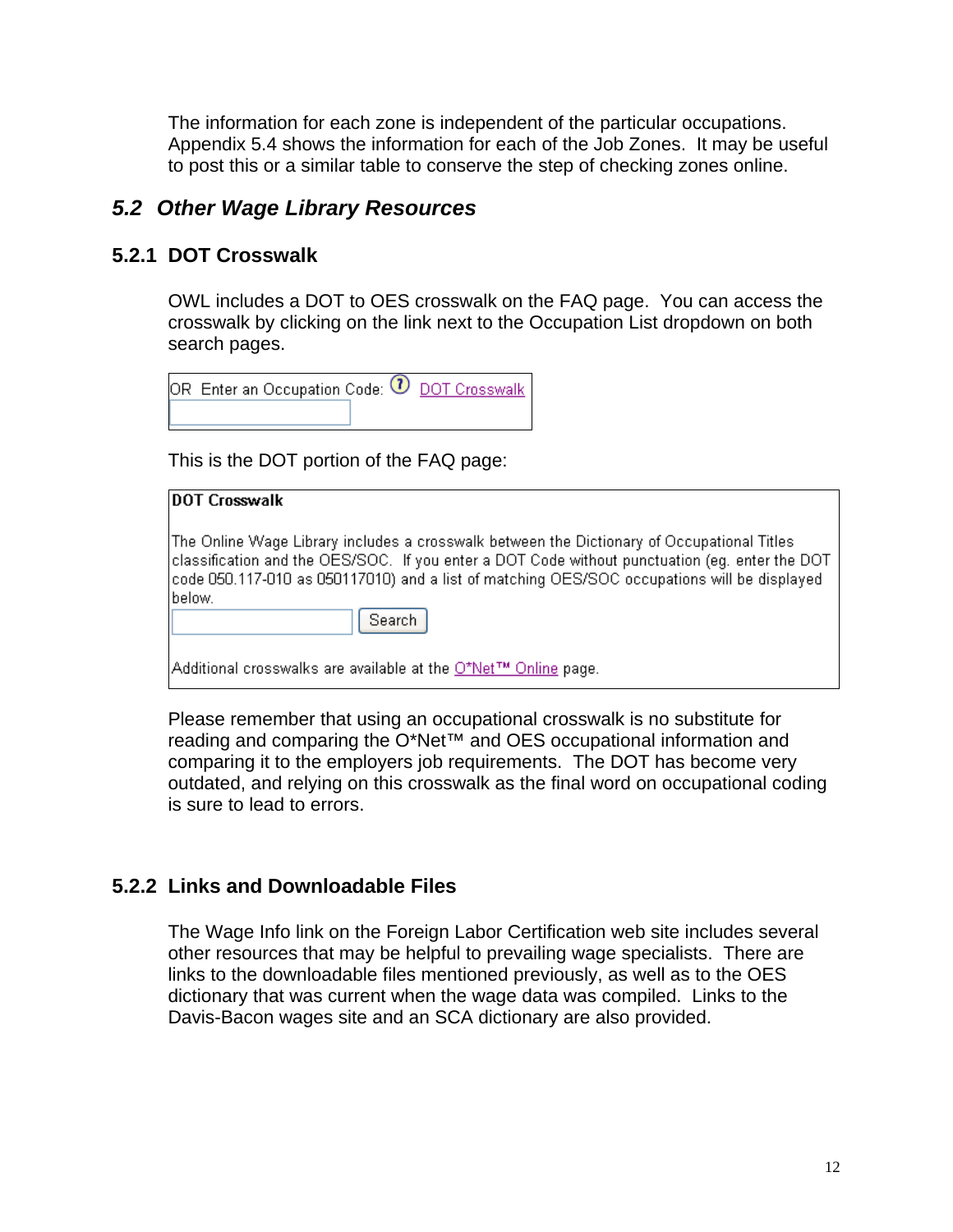### <span id="page-13-0"></span>*5.3 Getting Help*

There is a detailed "FAQ" on the site that you can access through the link in the page footer. In addition, in places on the search pages you may see a question mark icon:

| Enter a BLS Area Code: |  |
|------------------------|--|
|                        |  |

Clicking on the question mark icon will take you to the relevant section of the FAQ page.

Prior to contacting customer support for the OWL system, please be sure that you have read this entire guide, as well as checked the help and frequently asked question links on the page.

If you still have questions, or are having trouble conducting a particular search please email your question to:

gray@utah.gov

or

vbdev@sisna.com

with "OWL" or "Online Wage Library" somewhere in the message. Please be specific about the site, page and situation that is experiencing errors. We maintain several sites and it is sometimes difficult to determine which site is experiencing difficulty.

When contacting customer support, please indicate the Area code and area details (state and county) and the Occupational code and title that you attempted to find. This will allow customer support to troubleshoot or verify your problem immediately rather than requiring follow-up contact to clarify your question.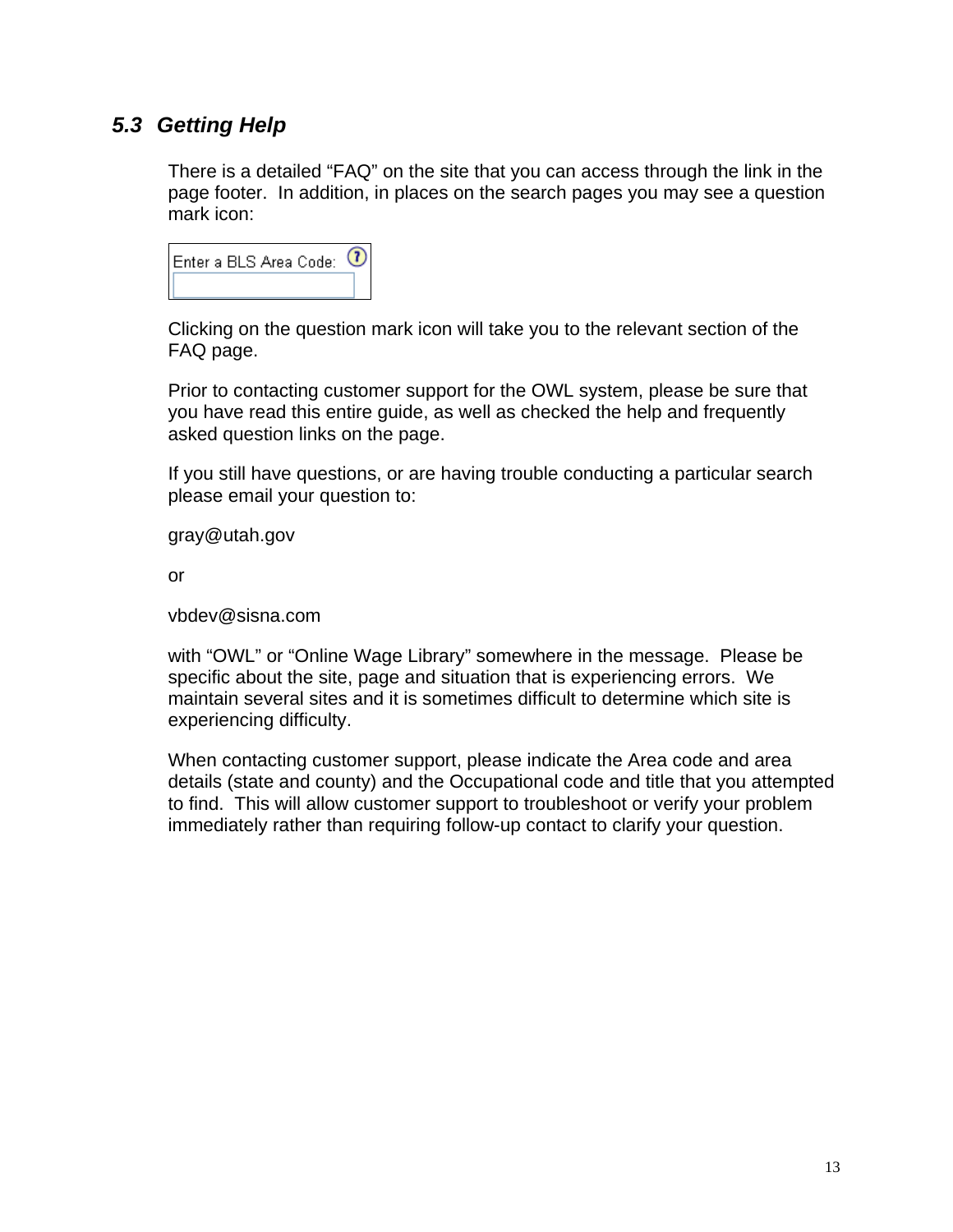### <span id="page-14-0"></span>**6 Appendices**

#### *6.1 Attachment C to GAL 2-98, Change 1*

Federally Funded Research and Development Centers Operated by Colleges and Universities

Ames Laboratory, Ames, IAS (Iowa State University of Science and Technology)

Argonne National Laboratory, Argonne, IL (University of Chicago)

Brookhaven National Laboratory, Upton, Long Island, NY (Associated Universities, Inc.)

Ernest Orlando Lawrence Berkeley National Laboratory, Berkeley, CA (University of California)

Fermi National Accelerator Laboratory, Batavia, IL (Universities Research Association, Inc.

Jet Propulsion Laboratory, Pasadena, CA (California Institute of Technology)

Lawrence Livermore National Laboratory, Livermore, CA (University of California)

Lincoln Library, Lexington, MA (Massachusetts Institute of Technology

Los Alamos National Laboratory, Los Alamos, NM (University of California)

National Astronomy and Ionosphere Center, Arecibo, PR (Cornell University)

- National Center for Atmospheric Research, Boulder, CO (University Corporation for Atmospheric Research)
- National Optical Astronomy Observatories, Tucson, AZ (Association of Universities for Research in Astronomy, Inc.)
- National Radio Astronomy Observatory, Green Bank, WV (Associated Universities, Inc.)
- Oak Ridge Institute for Science and Education, Oak Ridge, TN (Oak Ridge Associated Universities, Inc.)
- Princeton Plasma Physics Laboratory, Princeton, NJ (Princeton University)
- Software Engineering Institute, Pittsburgh, PA (Carnegie Mellon University)
- Stanford Linear Accelerator Center, Stanford, CA (Leland Stanford, Jr., University)
- Thomas Jefferson National Accelerator Facility, Newport News, VA Southeastern Universities Research Association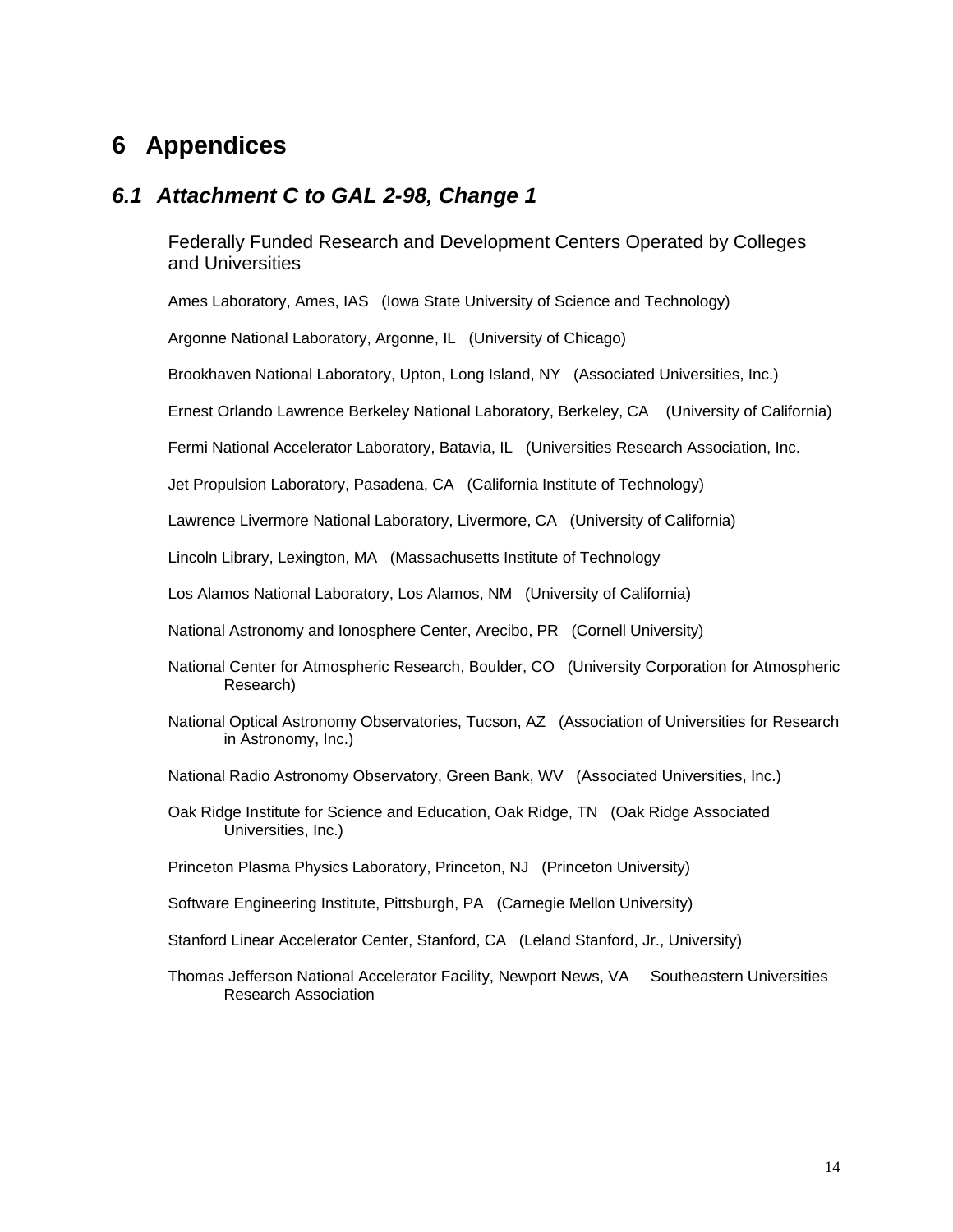# <span id="page-15-0"></span>*6.2 Occupations Included in the EDC Database*

|         | 11-1021 General and operations managers                                  |         | 13-2011 Accountants and auditors                                              |
|---------|--------------------------------------------------------------------------|---------|-------------------------------------------------------------------------------|
|         | 11-2011 Advertising and promotions managers                              | 13-2031 | <b>Budget analysts</b>                                                        |
|         | 11-2021 Marketing managers                                               |         | 13-2051 Financial analysts                                                    |
|         | 11-2031 Public relations managers                                        |         | 13-2099 Financial specialists, all other                                      |
|         | 11-3011 Administrative services managers                                 |         | 15-1022 Computer Programmers, Non R&D (EDC<br>Only)                           |
|         | 11-3022 Computer and Information Systems<br>Managers, Non R&D (EDC Only) |         | 15-1023 Computer Programmers, R&D (EDC Only)                                  |
|         | 11-3023 Computer and Information Systems<br>Managers, R&D (EDC Only)     |         | 15-1041 Computer support specialists                                          |
|         | 11-3031 Financial managers                                               |         | 15-1052 Computer Systems Analysts, Non R&D (EDC)<br>Only)                     |
|         | 11-3040 Human resources managers                                         |         | 15-1053 Computer Systems Analysts, R&D (EDC<br>Only)                          |
|         | 11-3061 Purchasing managers                                              |         | 15-1061 Database administrators                                               |
| 11-3071 | Transportation, storage, and distribution<br>managers                    |         | 15-1071 Network and computer systems<br>administrators                        |
| 11-9031 | Education administrators, preschool and child<br>care center/program     |         | 15-1099 Computer specialists, all other                                       |
|         | 11-9032 Education administrators, elementary and<br>secondary school     | 17-2001 | Engineers, Non R&D (EDC Only)                                                 |
|         | 11-9033 Education administrators, postsecondary                          |         | 17-2002 Engineers, R&D (EDC Only)                                             |
|         | 11-9042 Engineering Managers, Non R&D (EDC Only)                         |         | 17-3001 Drafters, Engineering, and Mapping<br>Technicians Non R&D (EDC Only)  |
|         | 11-9043 Engineering Managers, R&D (EDC Only)                             |         | 17-3002 Drafters, Engineering, and Mapping<br>Technicians R&D (EDC Only)      |
|         | 11-9051 Food service managers                                            |         | 19-1001 Life Scientists, Non R&D (EDC Only)                                   |
|         | 11-9122 Natural Sciences Managers, Non R&D (EDC<br>Only)                 |         | 19-1002 Life Scientists, R&D (EDC Only)                                       |
|         | 11-9123 Natural Sciences Managers, R&D (EDC<br>Only)                     |         | 19-2001 Physical Scientists, Non R&D (EDC Only)                               |
| 11-9199 | Managers, all other                                                      |         | 19-2002 Physical Scientists, R&D (EDC Only)                                   |
| 13-1023 | Purchasing agents, except wholesale, retail,<br>and farm products        | 19-3001 | Social Scientists, Non R&D (EDC Only)                                         |
|         |                                                                          |         | 19-3002 Social Scientists, R&D (EDC Only)                                     |
| 13-1071 | Employment, recruitment, and placement<br>specialists                    |         | 19-3036 Clinical, Counseling, and School<br>Psychologists, Non R&D (EDC Only) |
|         | 13-1073 Training and development specialists                             | 19-3037 | Clinical, Counseling, and School                                              |
| 13-1121 | Meeting and convention planners                                          |         | Psychologists, R&D (EDC Only)                                                 |
|         | 13-1199 Business operations specialists, all other                       | 19-4001 | Life, Physical, and Social Science<br>Technicians, Non R&D (EDC Only)         |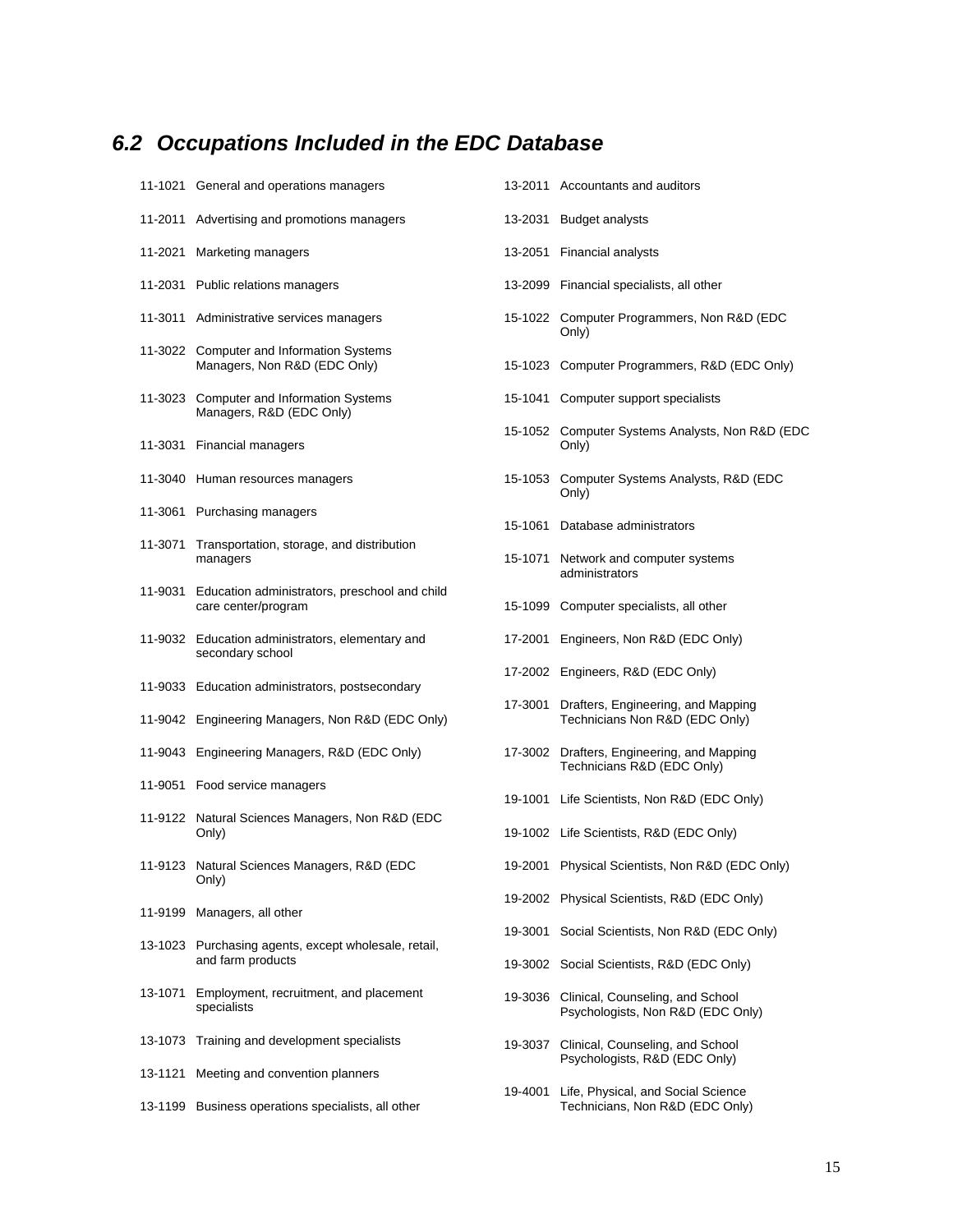| 19-4002 | Life, Physical, and Social Science<br>Technicians, R&D (EDC Only)         |
|---------|---------------------------------------------------------------------------|
| 21-1011 | Substance abuse and behavioral disorder<br>counselors                     |
| 21-1012 | Educational, vocational, and school<br>counselors                         |
| 21-1014 | Mental health counselors                                                  |
| 21-1021 | Child, family, and school social workers                                  |
| 21-1096 | Health Educators, Non R&D (EDC Only)                                      |
| 21-1097 | Health Educators, R&D (EDC Only)                                          |
| 21-2011 | Clergy                                                                    |
| 21-9099 | All other counselors, social and religious<br>workers                     |
| 25-1011 | Business teachers, postsecondary                                          |
| 25-1021 | Computer science teachers, postsecondary                                  |
| 25-1022 | Mathematical science teachers,<br>postsecondary                           |
| 25-1031 | Architecture teachers, postsecondary                                      |
| 25-1032 | Engineering teachers, postsecondary                                       |
| 25-1041 | Agricultural sciences teachers,<br>postsecondary                          |
| 25-1042 | Biological science teachers, postsecondary                                |
| 25-1043 | Forestry and conservation science teachers,<br>postsecondary              |
| 25-1051 | Atmospheric, earth, marine, and space<br>sciences teachers, postsecondary |
|         | 25-1052 Chemistry teachers, postsecondary                                 |
| 25-1053 | Environmental science teachers.<br>postsecondary                          |
| 25-1054 | Physics teachers, postsecondary                                           |
| 25-1061 | Anthropology and archeology teachers,<br>postsecondary                    |
| 25-1062 | Area, ethnic, and cultural studies teachers,<br>postsecondary             |
| 25-1063 | Economics teachers, postsecondary                                         |
| 25-1064 | Geography teachers, postsecondary                                         |
| 25-1065 | Political science teachers, postsecondary                                 |

|         | 25-1067 Sociology teachers, postsecondary                               |
|---------|-------------------------------------------------------------------------|
| 25-1071 | Health specialties teachers, postsecondary                              |
| 25-1072 | Nursing instructors and teachers,<br>postsecondary                      |
| 25-1081 | Education teachers, postsecondary                                       |
| 25-1082 | Library science teachers, postsecondary                                 |
| 25-1111 | Criminal justice and law enforcement<br>teachers, postsecondary         |
|         | 25-1112 Law teachers, postsecondary                                     |
| 25-1113 | Social work teachers, postsecondary                                     |
| 25-1121 | Art, drama, and music teachers,<br>postsecondary                        |
|         | 25-1122 Communications teachers, postsecondary                          |
| 25-1123 | English language and literature teachers,<br>postsecondary              |
| 25-1124 | Foreign language and literature teachers,<br>postsecondary              |
| 25-1125 | History teachers, postsecondary                                         |
| 25-1126 | Philosophy and religion teachers,<br>postsecondary                      |
| 25-1191 | Graduate teaching assistants                                            |
| 25-1192 | Home economics teachers, postsecondary                                  |
| 25-1193 | Recreation and fitness studies teachers.<br>postsecondary               |
| 25-1194 | Vocational education teachers.<br>postsecondary                         |
| 25-1199 | Postsecondary teachers, all other                                       |
| 25-2011 | Preschool teachers, except special education                            |
| 25-3011 | Adult literacy, remedial education, and GED<br>teachers and instructors |
| 25-3021 | Self-enrichment education teachers                                      |
| 25-3999 | All other teachers, primary, secondary, and<br>adult                    |
|         | 25-4021 Librarians                                                      |
|         | 25-4031 Library technicians                                             |

25-1066 Psychology teachers, postsecondary

16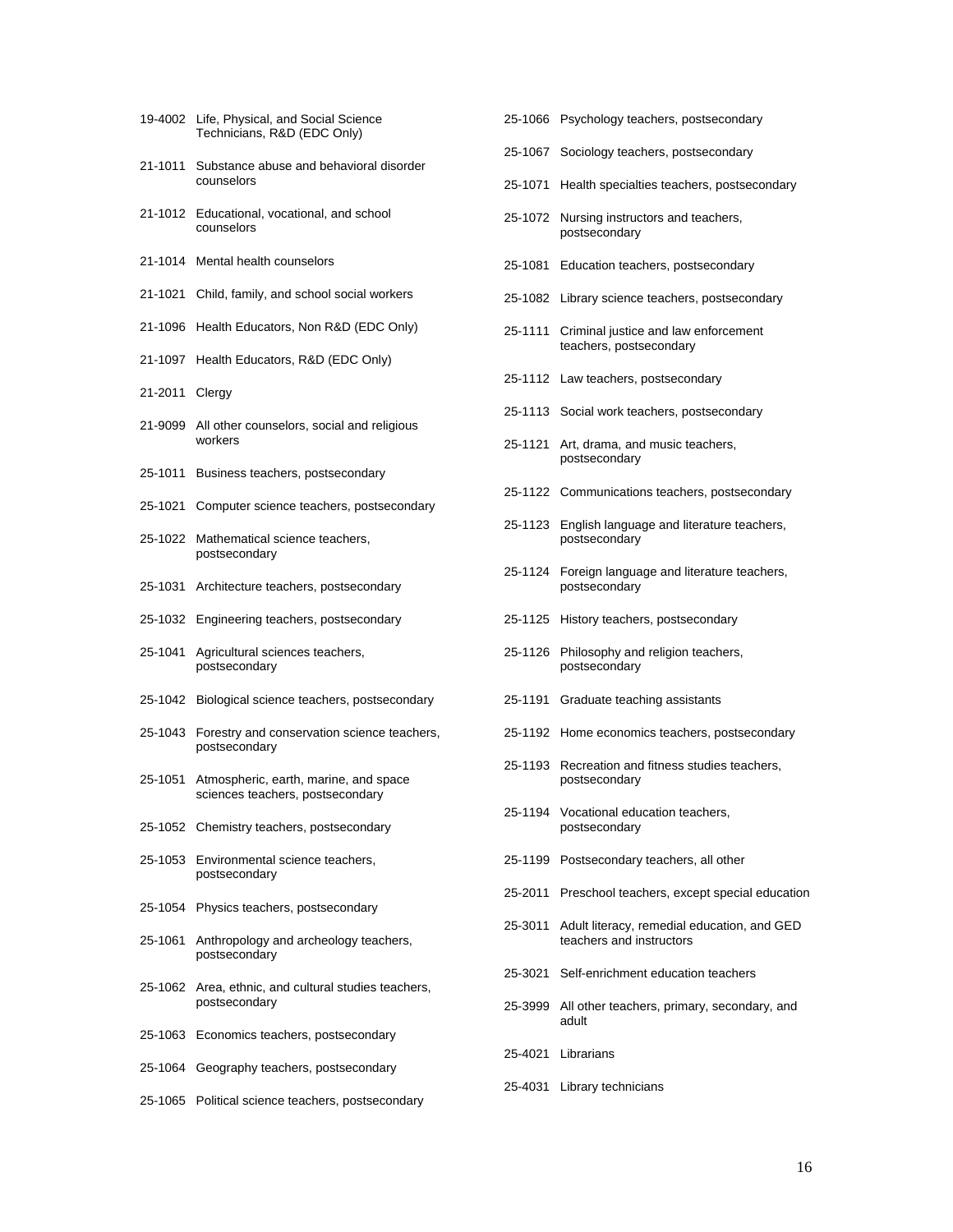|  | 25-9011 Audio-visual collections specialists |  |
|--|----------------------------------------------|--|
|--|----------------------------------------------|--|

- 25-9021 Farm and home management advisors
- 25-9031 Instructional coordinators
- 25-9041 Teacher assistants
- 27-2022 Coaches and scouts
- 27-2023 Umpires, referees, and other sports officials
- 27-2031 Dancers
- 27-2032 Choreographers
- 27-2041 Music directors and composers
- 27-2099 Entertainers and performers, sports and related workers, all other
- 27-3031 Public relations specialists
- 27-3041 Editors
- 27-3043 Writers and authors
- 27-3091 Interpreters and translators
- 27-3099 Media and communication workers, all other
- 27-4011 Audio and video equipment technicians
- 27-4014 Sound engineering technicians
- 27-4099 Media and communication equipment workers, all other
- 29-1032 Dietitians and Nutritionists, Non R&D (EDC Only)
- 29-1033 Dietitians and Nutritionists, R&D (EDC Only)
- 29-1062 Family and general practitioners
- 29-1114 Registered Nurses, Non R&D (EDC Only)
- 29-1115 Registered Nurses, R&D (EDC Only)
- 29-1151 Audiologists, Non R&D (EDC Only)
- 29-1152 Audiologists, R&D (EDC Only)
- 29-1153 Occupational Therapists, Non R&D (EDC Only)
- 29-1154 Occupational Therapists, R&D (EDC Only)
- 29-1155 Speech-Language Pathologists, Non R&D (EDC Only)

| 29-1156 | Speech-Language Pathologists, R&D (EDC<br>Only)                                                |
|---------|------------------------------------------------------------------------------------------------|
| 29-1199 | Health diagnosing and treating practitioners,<br>all other                                     |
| 29-2061 | Licensed practical and licensed vocational<br>nurses                                           |
| 29-9010 | Occupational health and safety specialists<br>and technicians                                  |
| 29-9091 | Athletic trainers                                                                              |
| 31-1012 | Nursing aides, orderlies, and attendants                                                       |
| 31-9099 | Healthcare support workers, all other                                                          |
| 33-9032 | Security guards                                                                                |
| 33-9091 | Crossing guards                                                                                |
| 33-9099 | Protective service workers, all other                                                          |
| 35-1012 | First-line supervisors/managers of food<br>preparation and serving workers                     |
| 35-2012 | Cooks, institution and cafeteria                                                               |
| 35-2021 | Food preparation workers                                                                       |
| 35-3022 | Counter attendants, cafeteria, food<br>concession, and coffee shop                             |
| 35-9011 | Dining room and cafeteria attendants and<br>bartender helpers                                  |
| 35-9021 | <b>Dishwashers</b>                                                                             |
| 35-9099 | Food preparation and serving related<br>workers, all other                                     |
| 37-1011 | First-line supervisors/managers of<br>housekeeping and janitorial workers                      |
| 37-1012 | First-line supervisors/managers of<br>landscaping, lawn service, and<br>groundskeeping workers |
| 37-2011 | Janitors and cleaners, except maids and<br>housekeeping cleaners                               |
| 37-3011 | Landscaping and groundskeeping workers                                                         |
| 37-9099 | All other building and grounds cleaning and<br>maintenance workers                             |
|         | 39-9011 Child care workers                                                                     |
|         | 39-9041 Residential advisors                                                                   |

39-9099 Personal care and service workers, all other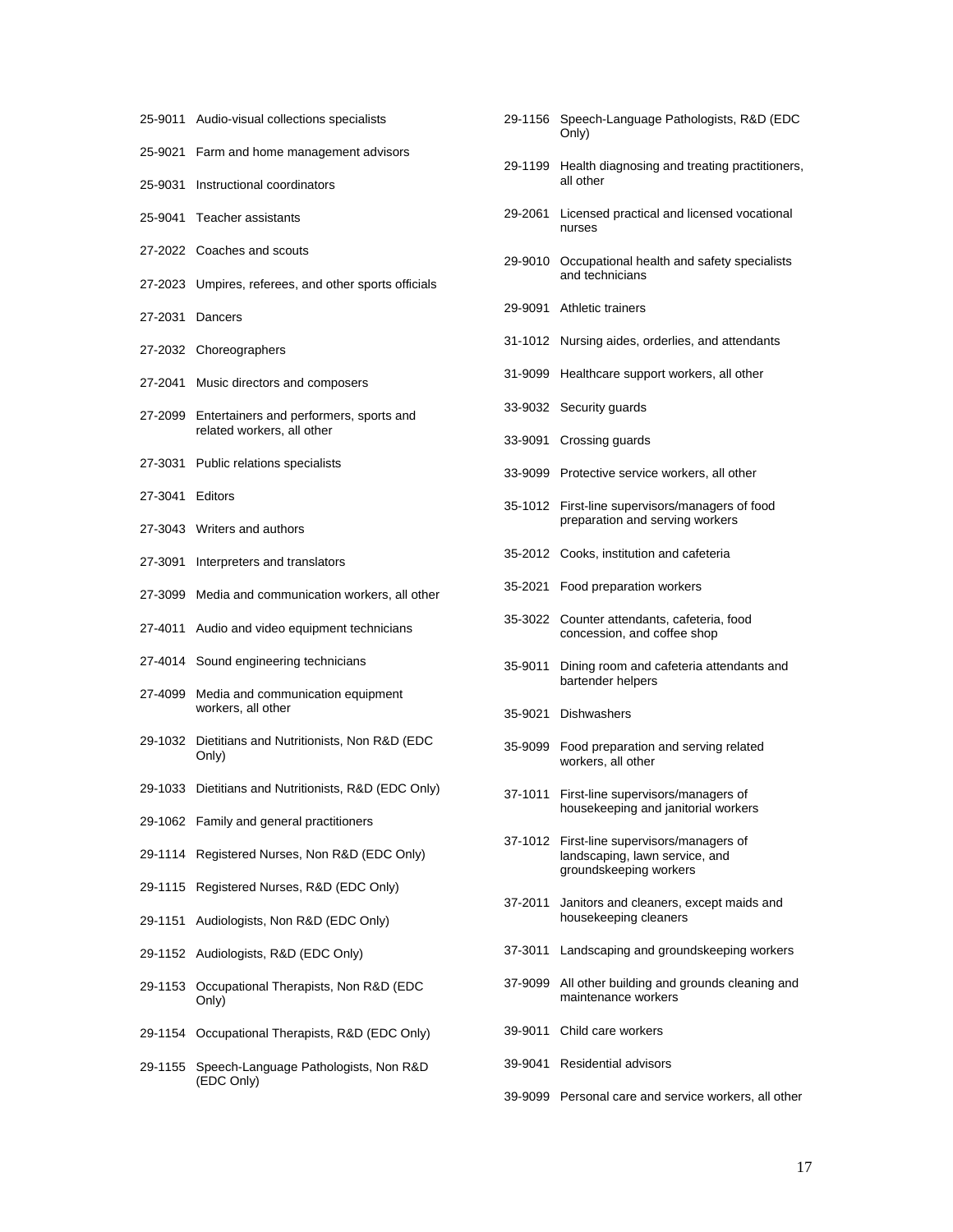#### 41-2011 Cashiers

- 41-2031 Retail salespersons
- 41-9099 Sales and related workers, all other
- 43-1011 First-line supervisors/managers of office and administrative support workers
- 43-2011 Switchboard operators, including answering service
- 43-2099 Communications equipment operators, all other
- 43-3021 Billing and posting clerks and machine operators
- 43-3031 Bookkeeping, accounting, and auditing clerks
- 43-3051 Payroll and timekeeping clerks
- 43-4071 File clerks
- 43-4121 Library assistants, clerical
- 43-4161 Human resources assistants, except payroll and timekeeping
- 43-4171 Receptionists and information clerks
- 43-4999 All other financial, information, and record clerks
- 43-5081 Stock clerks and order fillers
- 43-5199 All other material recording, scheduling, dispatching, and distributing workers
- 43-6011 Executive secretaries and administrative assistants
- 43-6014 Secretaries, except legal, medical, and executive
- 43-9011 Computer operators
- 43-9021 Data entry keyers
- 43-9022 Word processors and typists
- 43-9051 Mail clerks and mail machine operators, except postal service
- 43-9061 Office clerks, general
- 43-9071 Office machine operators, except computer
- 43-9999 All other secretaries, administrative assistants, and other office support workers
- 47-2031 Carpenters
- 47-2081 Drywall and ceiling tile installers
- 47-2111 Electricians
- 47-2141 Painters, construction and maintenance
- 47-2152 Plumbers, pipefitters, and steamfitters
- 47-4999 All other construction trades and related workers
- 49-1011 First-line supervisors/managers of mechanics, installers, and repairers
- 49-3023 Automotive service technicians and mechanics
- 49-3031 Bus and truck mechanics and diesel engine specialists
- 49-3099 All other vehicle and mobile equipment mechanics, installers, and repairers
- 49-9021 Heating, air conditioning, and refrigeration mechanics and installers
- 49-9042 Maintenance and repair workers, general
- 49-9099 Installation, maintenance, and repair workers, all other
- 53-1021 First-line supervisors/managers of helpers, laborers, and material movers, hand
- 53-1031 First-line supervisors/managers of transportation and material-moving machine and vehicle operators
- 53-3022 Bus drivers, school
- 53-3033 Truck drivers, light or delivery services
- 53-3099 Motor vehicle operators, all other
- 53-7062 Laborers and freight, stock, and material movers, hand
- 53-7199 Material moving workers, all other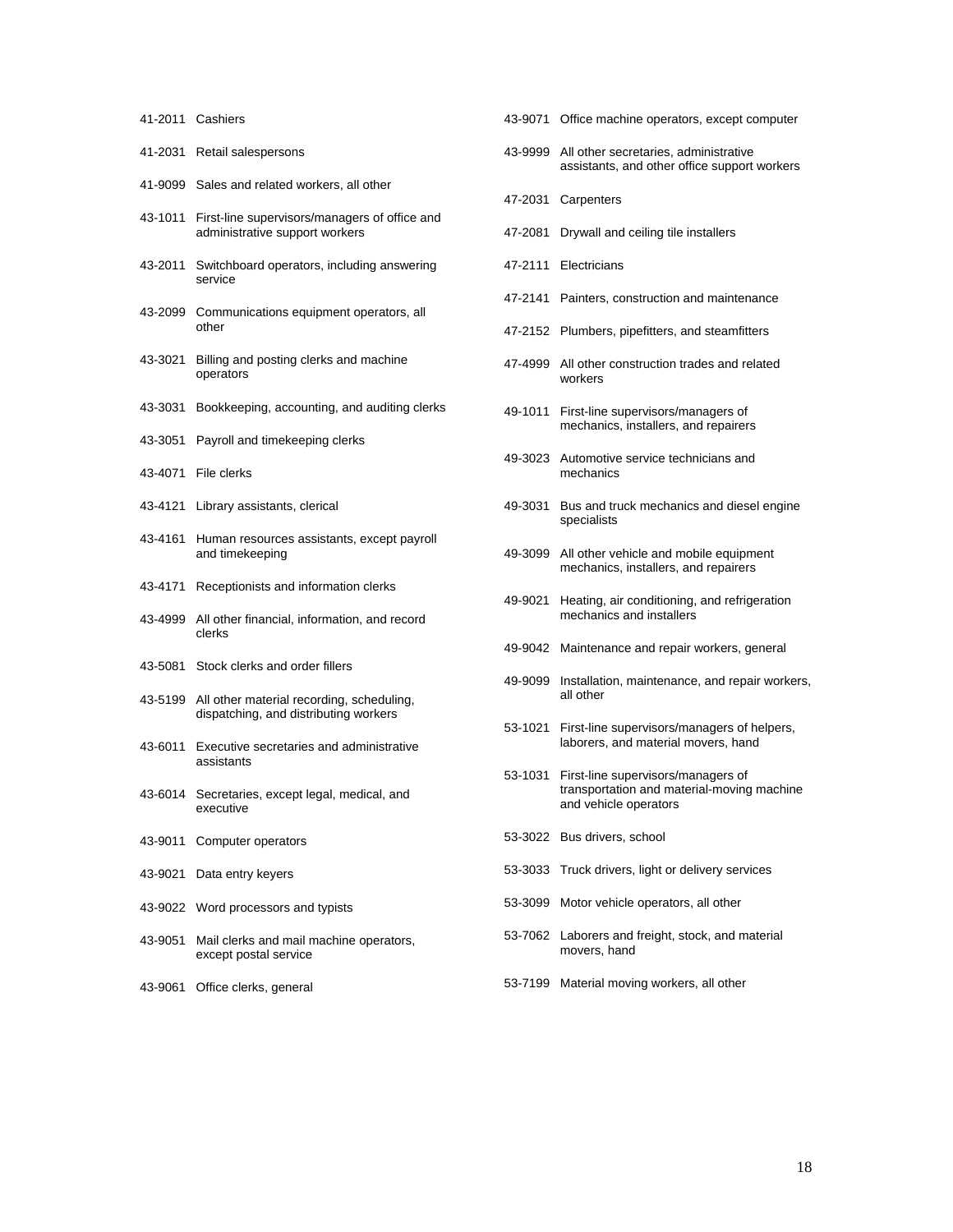### <span id="page-19-0"></span>*6.3 Job Zone Tables*

JobZone One: Little or No Preparation Needed

- Experience: No previous work-related skill, knowledge, or experience is needed for these occupations. For example, a person can become a general office clerk even if he/she has never worked in an office before.
- Education: These occupations may require a high school diploma or GED certificate. Some may require a formal training course to obtain a license.
- Job Training: Employees in these occupations need anywhere from a few days to a few months of training. Usually, an experienced worker could show you how to do the job.

Examples: These occupations involve following instructions and helping others. Examples include bus drivers, forest and conservation workers, general office clerks, home health aides, and waiters/waitresses.

SVP Range: Below 4.0

JobZone Two: Some Preparation Needed

- Experience: Some previous work-related skill, knowledge, or experience may be helpful in these occupations, but usually is not needed. For example, a drywall installer might benefit from experience installing drywall, but an inexperienced person could still learn to be an installer with little difficulty.
- Education: These occupations usually require a high school diploma and may require some vocational training or job-related course work. In some cases, an associate's or bachelor's degree could be needed.
- Job Training: Employees in these occupations need anywhere from a few months to one year of working with experienced employees.

Examples: These occupations often involve using your knowldge and skills to help others. Examples include drywall installers, fire inspectors, flight attendants, pharmacy technicians, salespersons (retail), and tellers.

SVP Range: 4.0 to < 6.0

JobZone Three: Medium Preparation Needed

- Experience: Previous work-related skill, knowledge, or experience is required for these occupations. For example, an electrician must have completed three or four years of apprenticeship or several years of vocational training, and often must have passed a licensing exam in order to perform the job.
- Education: Most occupations in this zone require training in vocational schools, on-the-job experience, or an associate's degree. Some may require a bachelor's degree.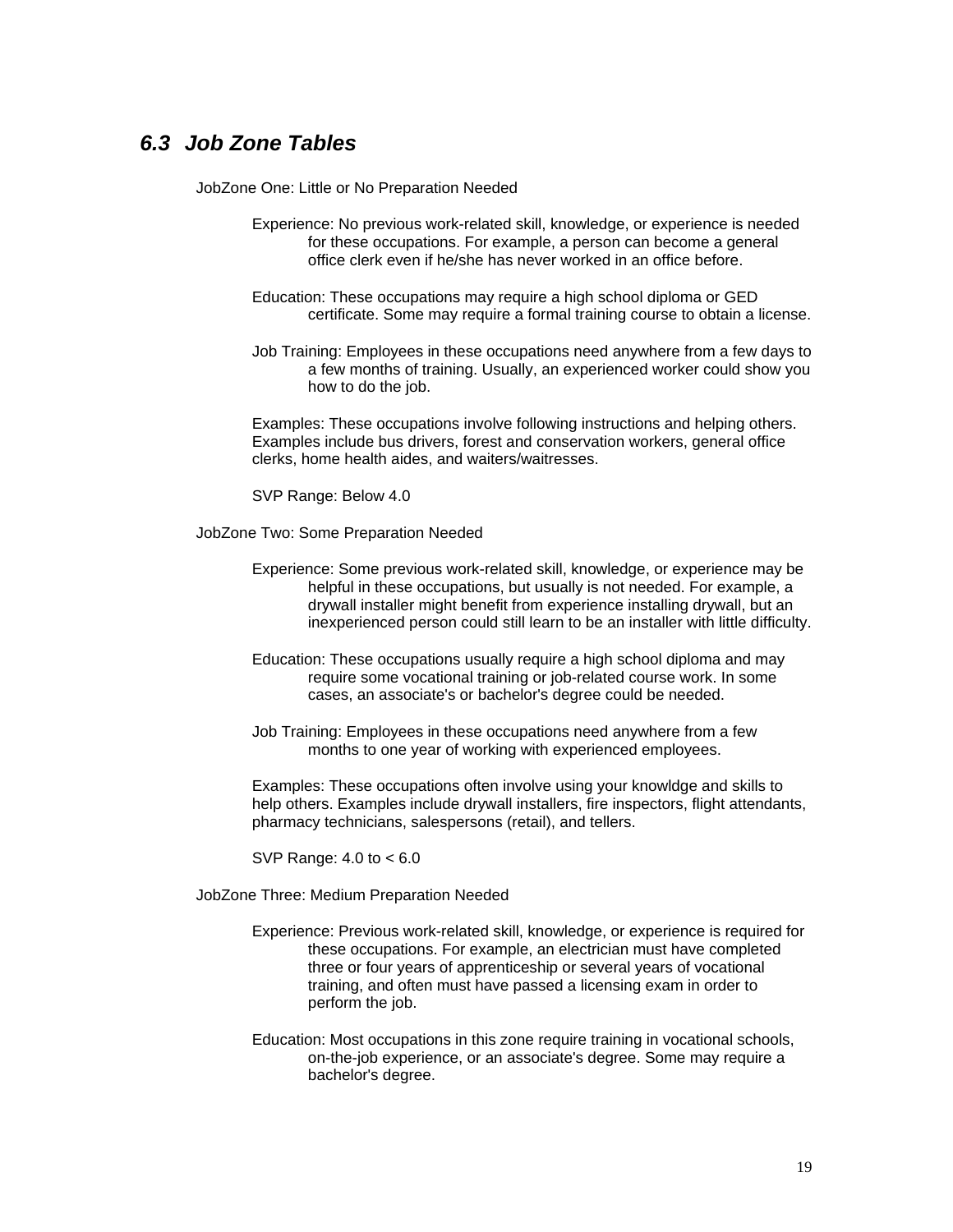Job Training: Employees in these occupations usually need one or two years of training involving both on-the-job experience and informal training with experienced workers.

Examples: These occupations usually involve using communication and organizational skills to coordinate, supervise, manage, or train others to acomplish goals. Examples include dental assistants, electricians, fish and game wardens, legal secretaries, personnel recruiters, and recreation workers.

SVP Range:>6.0 < 7.0

JobZone Four: Considerable Preparation Needed

- Experience: A minimum of two to four years of work-related skill, knowledge, or experience is needed for these occupations. For example, an accountant must complete four years of college and work for several years in accounting to be considered qualified.
- Education: Most of these occupations require a four-year bachelor's degree, but some do not.
- Job Training: Employees in these occupations usually need several years of work-related experience, on-the-job training, and/or vocational training.

Examples: many of these occupations involve coordinating, supervising, managing, or training others. Examples include accountants, chefs and head cooks, computer programmers, historians, pharmacists, and police detectives.

SVP Range: 7.0 < 8.0

JobZone Five: Extensive Preparation Needed

- Experience: Extensive skill, knowldege, and experience are needed for these occupations. Many require more than five years of experience. For example, surgeons must complete four years of college and an additional five to seven years of specialized medical training to be able to do their job.
- Education: A bachelor's degree is the minimum formal education required for these occupations. However, many also require graduate school. For example, they may require a masters degree, and some require a Ph.D., M.D., or J.D. (law degree).
- Job Training: Employees may need some on-the-job training, but most of the these occupations assume that the person will already have the required skills, knowldge, work-related experience, and/or training.

Examples: These occupations often involve coordinating, training, supervising, or managing the activities of others to acomplish goals. Very advanced communication and organizational skills are required. Examples include athletic trainers, lawyers, managing editors, physicists, social psychologists, and surgeons.

SVP Range: 8.0 and above